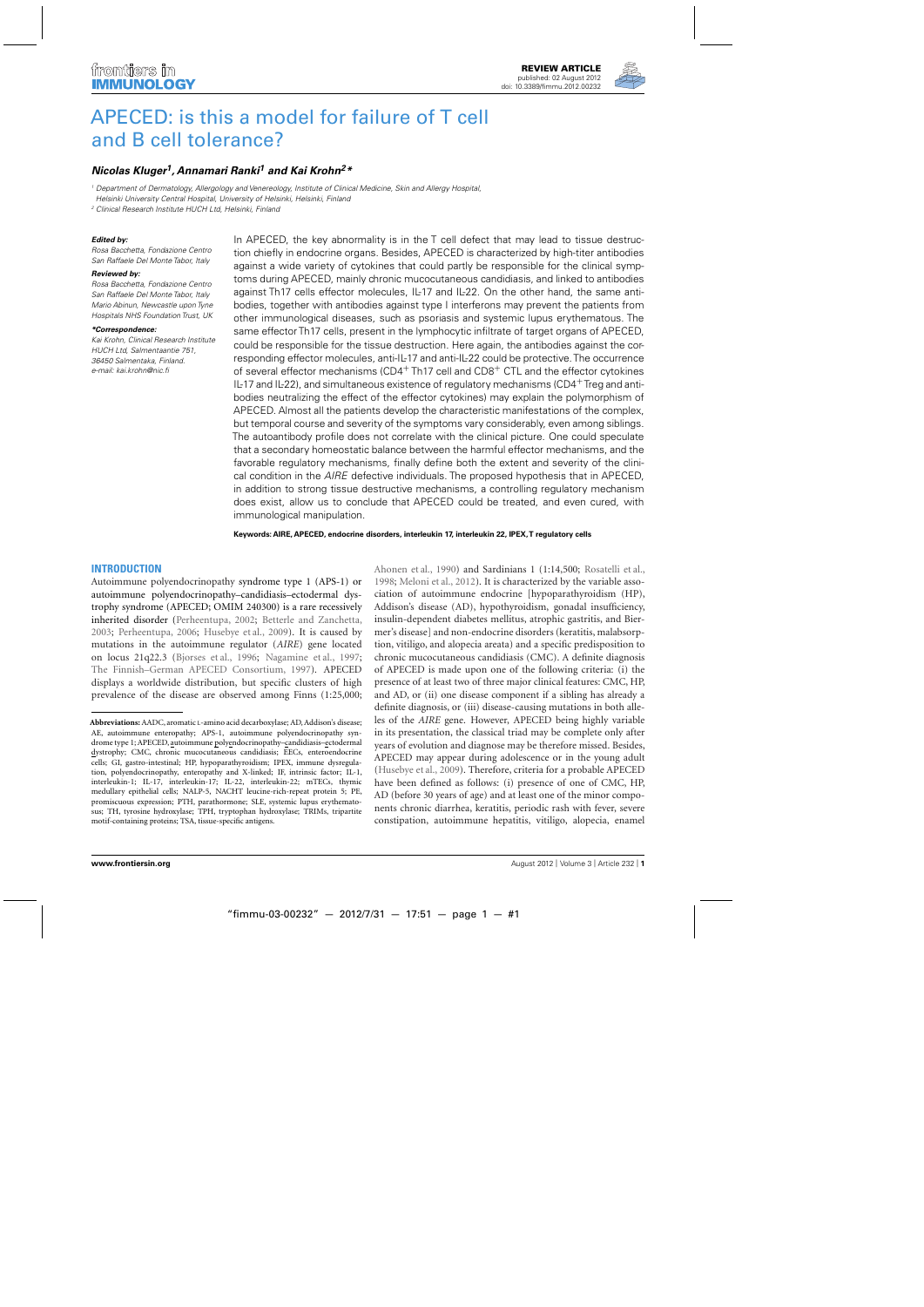hypoplasia, (ii) any component and anti-interferon antibodies, or (iii) any component and antibodies against NACHT leucine-rich repeat protein 5 (NALP5), AADC, tryptophan hydroxylase (TPH), or TH [\(Husebye et al.](#page-9-0), [2009\)](#page-9-0).

## **FROM CIRCULATING AUTOIMMUNE ANTIBODIES TO** *AIRE***,** *FOXP3***, APECED, AND IPEX**

Our knowledge of the nature of the condition now called APS-1 or APECED has increased simultaneously with the general development of immunology and autoimmunity. Since the condition was clearly defined in the end of 1950s and early 1960s, the characteristic clinical picture, the immunological abnormalities and the relationship to other autoimmune endocrine diseases were defined in late 1960s and early 1970s. Furthermore, the genetics of APECED, and the fact that the syndrome was caused by a recessive gene defect – as opposed to the HLA-linked genetics seen in the other solitarily occurring endocrine diseases – were characterized in the 1980s and the target antigens in the organs affected by APECED were molecularly defined in 1990s. A landmark stage in the study of APECED was reached in 1997, when the long sought APE[CED gene was cloned by two independent groups \(](#page-9-0)Nagamine et al., [1997](#page-9-0); [The Finnish–German APECED Consortium, 1997](#page-10-0)). Finally, a new phase in APECED research occurred during the first decennium of 2000, when the autoantibodies toward soluble mediators if immune response were characterized [\(Meager et al.](#page-9-0), [2006;](#page-9-0) [Kisand et al., 2011](#page-9-0)).

The notion that several diseases affecting endocrine organs and earlier defined as idiopathic, were in fact caused by an autoimmune response toward self antigens, became apparent when novel immunological methods became available in 1950s and early 1960s [\(Blizzard et al., 1963\)](#page-8-0). The association of the three conditions, candidiasis, HP, and AD that were later judged to be the hallmarks of APECED was clearly stated by the groups of Blizzard and Maclaren [\(Blizzard et al., 1963;](#page-8-0) [Brun](#page-8-0), [1978](#page-8-0); [Neufeld et al.](#page-9-0), [1981](#page-9-0)). These groups also defined two clearly distinct syndromes with several associated autoimmune diseases: autoimmune polyglandular syndrome type 1 (PGS-1) and polyglandular syndrome type 2 (PGS-2). The nomenclature was later changed to APS-1 and APS-2, and the former further to APECED [\(Ahonen et al., 1990;](#page-8-0) [Perheentupa](#page-10-0), [2002](#page-10-0), [2006;](#page-10-0) [Betterle and Zanchetta, 2003](#page-8-0)).

Pioneering studies in this field were made especially with the use of immunohistochemistry, demonstrating antibodies reacting with gastric parietal cells in chronic gastritis [\(Walder et al.](#page-10-0), [1963;](#page-10-0) [Irvine et al.](#page-9-0), [1965](#page-9-0)) and intrinsic factor (IF) in pernicious anemia [\(Schwartz](#page-10-0), [1961;](#page-10-0) [Jeffries et al.](#page-9-0), [1962\)](#page-9-0), with thyroid epithelial cells in various forms of thyroid diseases [\(Witebsky et al., 1957;](#page-10-0) [Irvine et al., 1962](#page-9-0); [Doniach and Roitt, 1964\)](#page-8-0), with the beta cells of Lan[gerhans islands in diabetes mellitus](#page-8-0) [\(Kaldany](#page-9-0)[,](#page-8-0) [1979](#page-9-0)[;](#page-8-0) Bottazzo et al., [1980\)](#page-8-0), and adrenal cortical cells in AD [\(Blizzard et al.](#page-8-0), [1962](#page-8-0)).

Blizzard's group noticed that the two polyglandular syndromes, APS-1 and APS-2, differed in their HLA haplotypes [\(Neufeld et al.](#page-9-0), [1981\)](#page-9-0). Further studies on the HLA haplotypes revealed that the genetic basis of APS-2, but also of the other isolated forms of endocrine autoimmune diseases found in APS-1, were in the HLA haplotype of the patients. In contrast, APS-1 was shown not to be linked to HLA, and studies with large patient material, collected by Perheentupa's group in Finland, clearly stated that APS-1 was linked to a recessively inherited gene defect [\(Ahonen et al.](#page-8-0), [1990;](#page-8-0) [Perheentupa](#page-10-0), [2002,](#page-10-0) [2006](#page-10-0)). The autoimmune endocrinopathies could thus be grouped on the basis of their genetic background in two distinct categories: those linked to HLA variation and the one, APS-1 caused by a single mutated gene (**[Table 1](#page-2-0)**). At that stage, however, the responsible gene, the APECED gene, was not yet identified. Once identified, the APECED gene was renamed as *AIRE* in 1997 [\(Nagamine et al.](#page-9-0)[,](#page-10-0) [1997](#page-9-0)[;](#page-10-0) The Finnish–German APECED Consortium, [1997](#page-10-0)).

Another immunopathy, termed originally as autoimmune enteropathy (AIE) and later identified as immune dysregulation, polyendocrinopathy, enteropathy and X-linked (IPEX), was described in the 1980s and 1990s [\(Powell et al., 1982\)](#page-10-0). This disorder was later shown to be caused by a defect in a single gene, *FOXP3* [\(Bennett et al., 2000\)](#page-8-0). IPEX and APECED are two examples of immune deficiency diseases disclosing both disturbed tolerance and autoimmune phenomena [\(Moraes-Vasconcelos et al.](#page-9-0), [2008](#page-9-0)). Traditionally, reviews tend to associate both IPEX and APECED because of common features. However, both clinical manifestations and predisposition to infections are rather different when comparing both diseases [\(Moraes-Vasconcelos et al.](#page-9-0), [2008\)](#page-9-0).

## *AIRE* **GENE, MUTATIONS, AND MECHANISM OF ACTION**

*AIRE* is expressed in thymus, lymph nodes, and fetal liver, and encodes a protein with two putative zinc fingers and other motifs suggestive of a transcriptional regulator [\(Nagamine et al.](#page-9-0), [1997;](#page-9-0) [The Finnish–German APECED Consortium](#page-10-0), [1997](#page-10-0)). The *AIRE* gene, approximately 13 kb in length, contains 14 exons that encode a polypeptide of 545 amino acids. The AIRE protein functions as a transcription factor [\(Fierabracci, 2011](#page-9-0); [Gardner et al.](#page-9-0), [2009\)](#page-9-0). AIRE is expressed in the thymic medullary epithelial cells (mTECs, **[Figure 1](#page-3-0)**) and in cells of the monocyte/dendritic cell lineage [\(Kogawa et al.](#page-9-0), [2002\)](#page-9-0). mTECs through the expression of MHC class II express a wide array of tissue-restricted antigens (TRAs) derived from different organs in the body. TRAs include self-proteins with patterns of expression restricted to a single or small handful of organs. Thymic expression of TRA serves as an important source of self-antigens to allow the negative selection of autoreactive T cells. Collectively, mTEC and thymic monocyte/dendritic cells play a crucial role in establishing self-tolerance by eliminating autoreactive T cells (negative selection) and/or by producing immunoregulatory FOXP3+ T cells, which prevent CD4+ T cell-mediated organ-specific autoimmune diseases. Collectively, several studies in mouse and man have shown that AIRE regulates thymic expression of several genes of ectopic peripheral proteins including many TRAs. Thus, AIRE dysfunction leads to a decrease in the expression of TRAs in the thymus, and consequently, autoreactive T cell clones escape into the periphery [\(Derbinski et al., 2005;](#page-8-0) [Moraes-Vasconcelos et al., 2008;](#page-9-0) Gardner et al., [2009](#page-9-0); [Fierabracci](#page-9-0), [2011\)](#page-9-0)

The most common *AIRE* mutation, the "Finnish mutation," R257X, affects 82% of Finnish *APECED* alleles [\(Nagamine et al.](#page-9-0), [1997;](#page-9-0) [The Finnish–German APECED Consortium](#page-10-0), [1997](#page-10-0)). Interestingly, this mutation occurs also in 70% of the Russian APECED patients studied [\(Orlova et al.](#page-10-0), [2010\)](#page-10-0). The same mutation, R257X was also detected in Swiss patients on a different haplotype with closely linked polymorphic markers [\(Nagamine et al., 1997](#page-9-0)) and in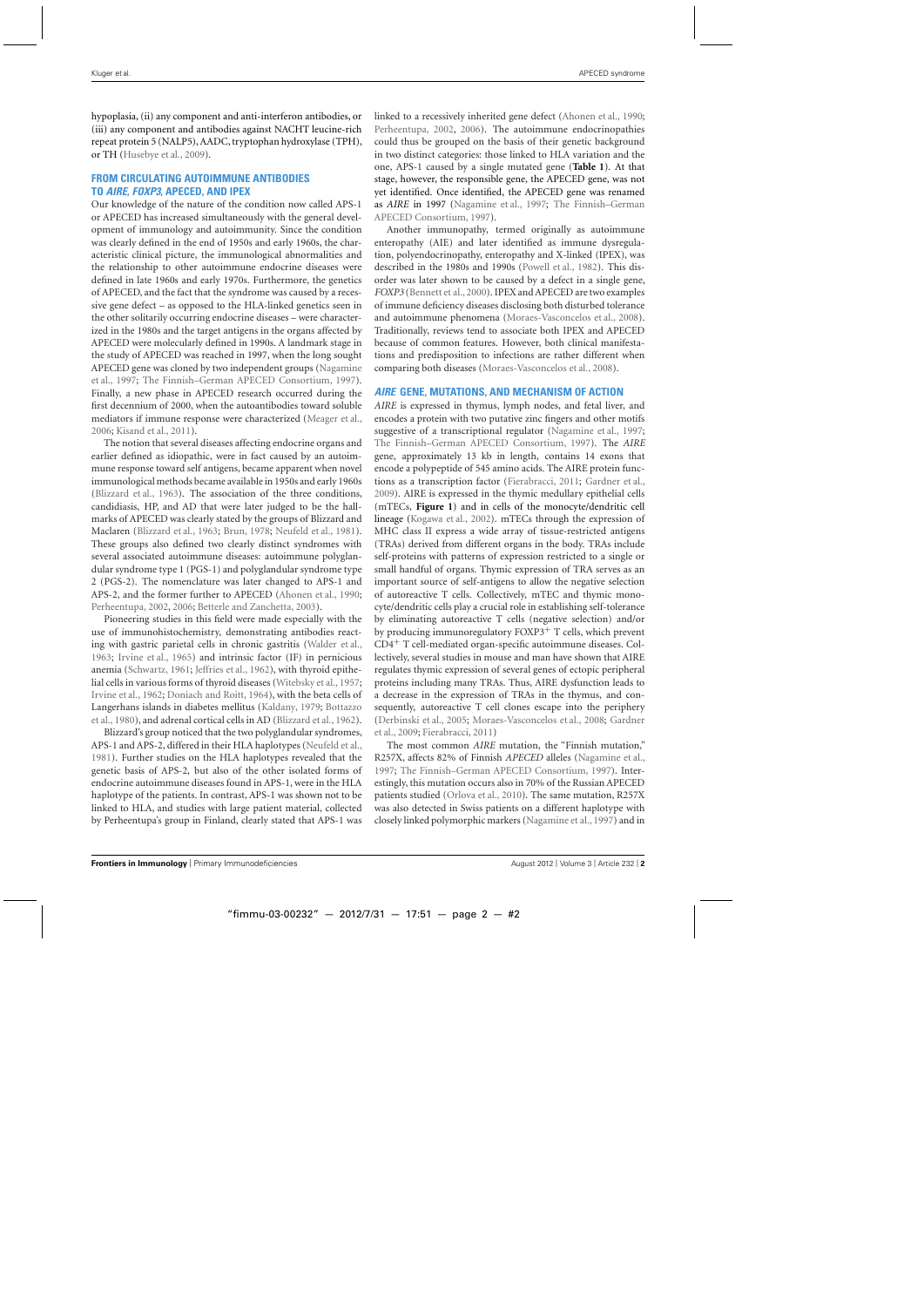<span id="page-2-0"></span>

|                   | Table 1   Key laboratory findings in the different autoimm | une endocrine diseases.              |                            |                            |                               |
|-------------------|------------------------------------------------------------|--------------------------------------|----------------------------|----------------------------|-------------------------------|
| Diagnosis         | <b>Clinical findings</b>                                   | Autoantibodies                       | ∠<br>H                     | Gene defect                | Cellular immune response      |
| APECED (APS-1)    | Candidiasis and multiple failure of most                   | Against all affected organs          | No association (?)         | Close to 100 mutations     | CTL against affected organs?  |
|                   | endocrine organs and non-endocrine                         |                                      |                            | described in the AIRE gene | Failure in Treg population    |
|                   | autoimmunity                                               |                                      |                            |                            |                               |
| APS-2             | Addison's disease with insulin-dependant                   | Against adrenal cortex, pancreatic   | Risk haplotypes HLA DR3:   | No single gene defect      | CTL against affected organs?  |
|                   | type I diabetes or thyroid diseases                        | beta cells, thyroid                  | DRB1*0301, DQA1*0501,      |                            |                               |
|                   |                                                            |                                      | DQB1*0201                  |                            |                               |
|                   |                                                            |                                      | DR4                        |                            |                               |
|                   |                                                            |                                      | DR1, DR7, DR13, and        |                            |                               |
|                   |                                                            |                                      | DR14: protective (Betterle |                            |                               |
|                   |                                                            |                                      | and Zanchetta, 2003)       |                            |                               |
| Addison's disease | Low levels of gluco- and mineralocorticoid                 | Against P450c21, P450scc             | HLA-DRB1-DQA1-DQB1         | No single gene defect      | CTL against affected organs?  |
|                   | High ACTH, low cortisol, high renin,                       |                                      | HLA-DR3                    |                            |                               |
|                   | low aldosterone, subnormal cortisol                        |                                      |                            |                            |                               |
|                   | response to ACTH test: hyponatremia,                       |                                      |                            |                            |                               |
|                   | hyperkalemia                                               |                                      |                            |                            |                               |
| IPEX              | Enteropathy, diabetes skin disease                         | Against enterocytes (autoimmune      | No association             | Defective FOXP3 gene       | Impaired function of regula-  |
|                   | (mainly eczema), failure to thrive,                        | enteropathy-related 75-kDa antigen)  |                            |                            | tory T cells, defective IL-2, |
|                   | thyroiditis, recurrent infections                          | pancreatic-islet cells, insulin, and |                            |                            | FN-y, and TNF-a production.   |
|                   |                                                            | glutamic acid decarboxilase (GAD),   |                            |                            | Increased production of IL-17 |
|                   |                                                            | and thyroid (antithyroid microsomal  |                            |                            |                               |
|                   |                                                            | antibodies)                          |                            |                            |                               |
|                   |                                                            |                                      |                            |                            |                               |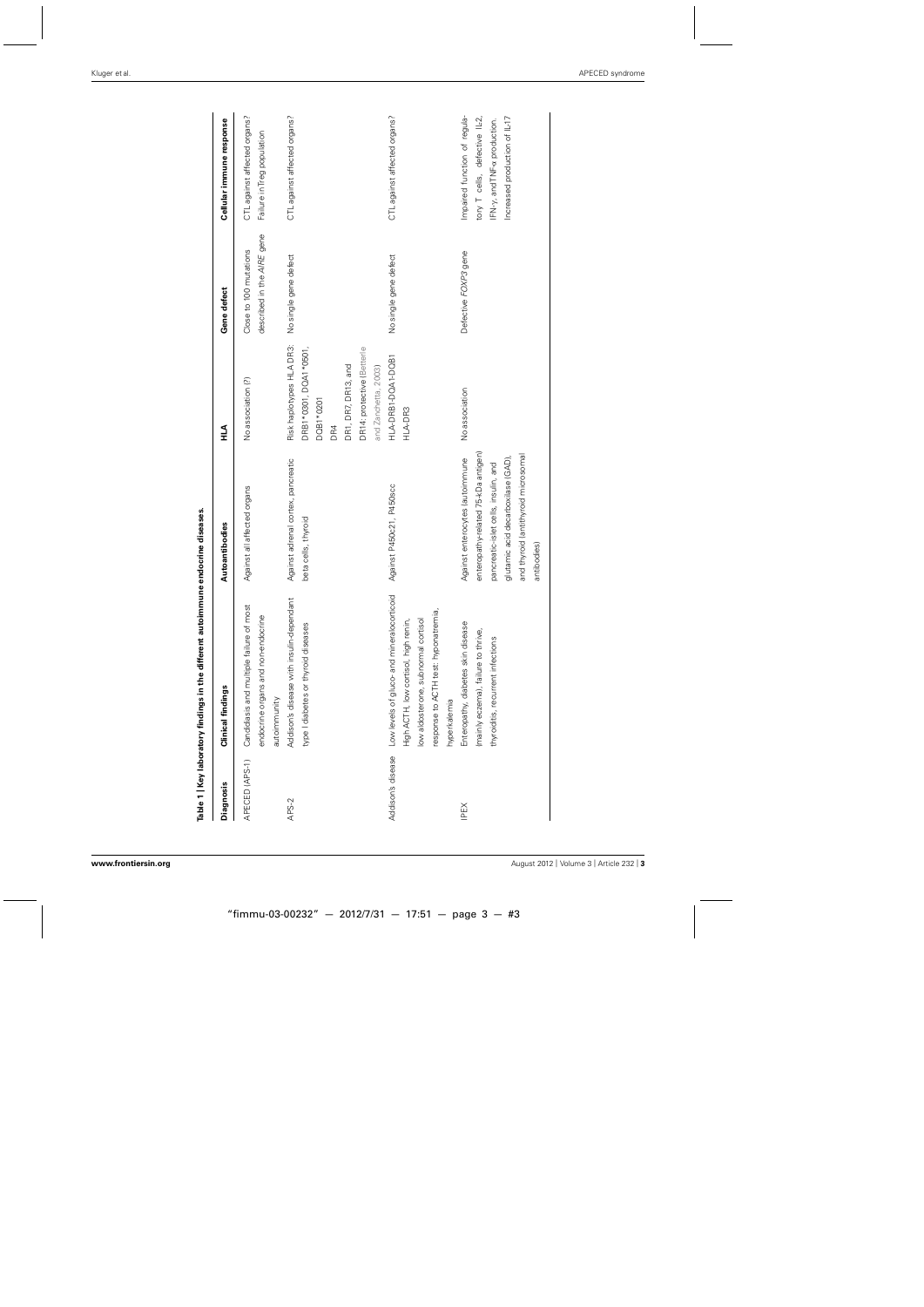<span id="page-3-0"></span>

**FIGURE 1 | Medullary epithelia cells in thymus, expressing the AIRE proteins (reddish brown), in close vicinity of the Hassall's corpuscles (HC) where auto-reactive T cells are thought to be destroyed.** Note cell debris in HC. Magnification 1:40. AIRE was demonstrated with specific monoclonal antibody at 1:2,000 dilution.

northern Italian*APECED* patients. Nonsense mutation R139X was found as the predominant haplotype among Sardinian patients (18/20 independent alleles; [Rosatelli et al.](#page-10-0), [1998\)](#page-10-0). Other hotspots have been identified such as the Y85C missense mutation in an isolated Iranian Jewish community [\(Zlotogora and Shapiro](#page-10-0), [1992;](#page-10-0) [Björses et al., 2000\)](#page-8-0). A 13-bp deletion in exon 8 [1085– 1097(del)] is ubiquitous and can be found in Norwegians, but also Anglo–Saxons descendant [\(Zlotogora and Shapiro](#page-10-0), [1992](#page-10-0)) and south Americans [\(Moraes-Vasconcelos et al., 2008](#page-9-0)). Today, over 60 different mutations have been described throughout the coding region of AIRE [\(Akirav et al.](#page-8-0), [2011\)](#page-8-0).

## **CLINICAL PICTURE OF APECED**

The clinical picture of APECED is characterized by sequentially occurring diseases, with great variation among the patients as to the severity and time course of the various conditions. In most cases, the affected individual starts suffering from CMC in early infancy or childhood. In most cases, the next organs to be affected are the parathyroid glands, followed by AD and at puberty, hypogonadism mainly in female teens or young adults. Additional clinical features are less common, and include diabetes type I, hypothyroidism, atrophic gastritis with or without pernicious anemia (Biermer's disease), cutaneous manifestations (alopecia areata, vitiligo, transient skin rash during fever episodes, non-infectious nail dysplasia), ocular symptoms (keratoconjunctivitis, dry eye, iridocyclitis, cataract, retinal detachment, and optic atrophy; [Merenmies and Tarkkanen,2000](#page-9-0)), enamel dysplasia, hyposplenism/asplenia (implying vaccination against *Streptococcus pneumonia, Haemophilus influenzae*, and Hepatitis B as well as antibiotic prophylaxis), autoimmune hepatitis, tubulo-interstitial nephritis, or organized pneumonitis. Involvement of the gastrointestinal (GI) tract may be responsible for chronic diarrhea, constipation, and malabsorption leading sometimes to malnutrition. GI involvement is difficult to assess as it can be due to numerous various causes that may be associated or follow each other during the life of the patients.

## **CANDIDIASIS**

Chronic mucocutaneous candidiasis infection by *Candida albicans* is one of the major characteristic of APECED, usually one of first symptoms and most likely the most disabling features of APECED. CMC is naturally not specific for APECED but any child with CMC should be suspected of APECED. According to the Finnish experience, almost all adults with APECED display symptoms of CMC, up to 70% of the patients at the age of 10, up to 94% at age of 20, and 97% [at](#page-8-0) [the](#page-8-0) [age](#page-8-0) [of](#page-8-0) [30](#page-8-0) [\(Perheentupa](#page-10-0)[,](#page-8-0) [2002](#page-10-0)[,](#page-8-0) [2006;](#page-10-0) Betterle and Zanchetta, [2003](#page-8-0); [Husebye et al.](#page-9-0), [2009](#page-9-0)). However, the course and severity vary widely. Oral candidiasis affects the tongue, the buccal mucosa, the gingival, and the pharynx. It ranges in severity from mild form with redness, soreness, angular cheilitis, pseudomembranous lesions, erosions, ulceration and pain to severe chronic inflammation with dysphagia, and development of hyperkeratotic plaques. In the absence of active antimycotic treatment and careful follow-up, chronic oral candidiasis may lead to the development of squamous cell carcinoma with potential lethality by metastatic dissemination. *Candida* esophagitis has been reported to affect 15–22% of the patients [\(Perheentupa, 2006](#page-10-0); [Kisand et al.](#page-9-0), [2011\)](#page-9-0) with pain while swallowing, retrosternal pain, and dysphagia [\(Ahonen et al.](#page-8-0), [1990;](#page-8-0) [Husebye et al.](#page-9-0), [2009](#page-9-0)). Chronic esophagitis can lead to local stricture and exceptional esophageal cancer [\(Rautemaa et al.](#page-10-0), [2007\)](#page-10-0).

Intestinal candidiasis may cause chronic diarrhea. It should be stressed that esophageal and intestinal candidiasis may occur without any active oral candidiasis. Genital candidiasis affects mainly women with pruritus and vaginal whitish discharge while genital candidiasis seems less frequent in males, possibly underreported due to discrete signs of balanitis. Lastly, *Candida* may affect the nails with chronic paronychia and onychomycosis [\(Collins et al., 2006](#page-8-0)). Fingernails are more commonly affected than toenails and the thumbs are the commonest digit affected. This can be explained as infection occurs during the "thumbsucking" period. Management of candidiasis in APECED patients implies an excellent oral hygiene with a careful and regular dental follow-up. Candidiasis should be treated aggressively with antimicrobial therapy and regular prophylaxis should be given.

Any clinically suspicious, chronic thickening or erosion of the mucosa that does not heal should be biopsied to rule out a potential underlying lesion of squamous cell carcinoma. Any difficulties in swallowing or eating or retrosternal pain should prompt to perform esophagoscopy [\(Rautemaa et al., 2007](#page-10-0)).

#### **HYPOPARATHYOIDISM**

Hypoparathyroidism is one of the first endocrine features of APECED. Symptoms are related to hypocalcemia, muscle cramps, paresthesia, clumsiness, seizures, and diarrhea. The diagnosis is simply based on blood calcium, phosphorus, and parathormone (PTH) levels: hypocalcemia, hyperphosphatemia, inadapted normal/low PTH without any kidney failure. It is considered that APECED should be systematically considered in cases of primary HP [\(Husebye et al.](#page-9-0), [2009\)](#page-9-0). Antibodies against NALP5 as well as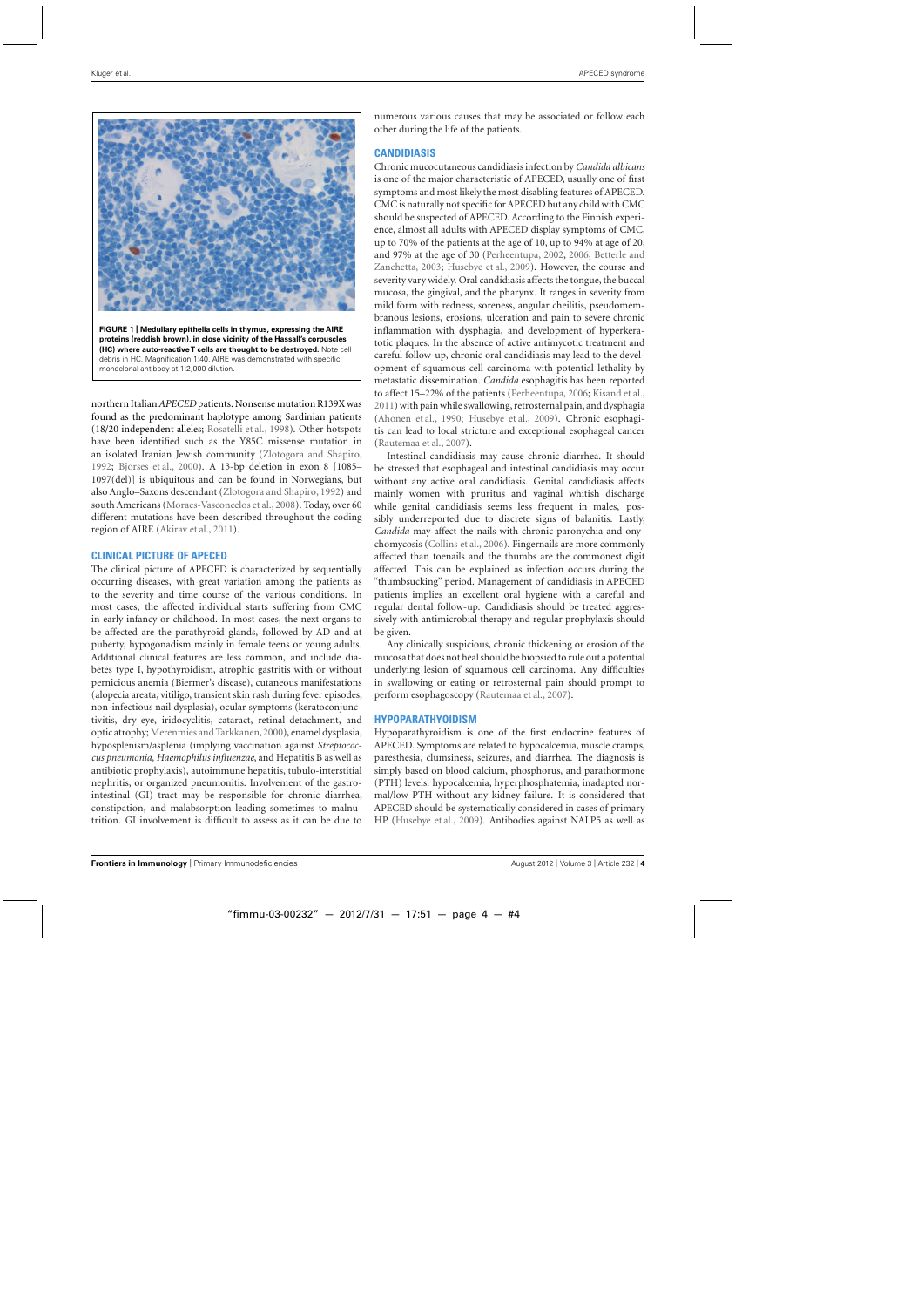against the calcium-sensing receptor of parathyroid epithelial cell have been identified in APECED patients [\(Gavalas et al., 2007;](#page-9-0) [Kemp et al., 2009,](#page-9-0) [2010\)](#page-9-0). Patients who are free of HP need an annual monitoring of blood calcium and phosphorus levels. Management of HP relies on daily oral supplementation of vitamin D derivatives and calcium.

## **GASTRITIS AND PERNICIOUS ANEMIA**

Chronic gastritis, with or without concomitant pernicious anemia belongs to the APECED complex but is found only in a fraction of cases. In non-APECED population, two types of chronic gastritis occur, divided by Strickland into type A and B gastritis. Type A gastritis was known to be caused by autoimmunity while the B gastritis was suspected to be the results of environmental factors. In early 1980s, it was shown by [Warren and Marshall](#page-10-0) [\(1984](#page-10-0)) that the major environmental factor was in fact a chronic infection with *Helicobacterium pylori*.

The type A chronic gastritis, with and without pernicious anemia that occur in non-APECED individuals, is clearly linked to certain HLA risk haplotypes, in analogy to isolated AD. In APECED patients, the chronic gastritis differs from the above also in time of occurrence and the speed of the progression. In non-APECED patients, the time needed for progression from the early stage of gastritis, the superficial form to diffuse gastritis, to atrophic gastric and to full gastric atrophy is a slow process, taking up several decennia. Also, the process usually starts in the adult life. In contrast, an APECED-associated gastritic process is much faster and can start in the first decennium of life. Thus, one of the authors of this review was able to follow such a gastric process in two 8-year-old girls with sequential gastric biopsies and could see how, within the time period of only 2 months, the superficial process lead to complete gastric atrophy of the fundus and corpus (K. Krohn, personal experience).

The target molecule for the parietal cell antibodies were shown to be the sodium-potassium channel molecule of the parietal cells on corpus and fundal part of the stomach [\(Karlsson et al., 1988](#page-9-0)). In antral gastritis, the antigen are the gastrin-producing cells [\(Uibo and Krohn](#page-10-0), [1984](#page-10-0)).

Pernicious anemia is the end stage of the gastric immunological destruction, caused partly by the lack of IF, that in addition to the hydrochloric acid is the main product of parietal cells, but also by the autoantibodies recognizing this vitamin B12-binding protein. There are two types of antibodies to IF: one blocking vitamin B12 binding to IF and another type, binding to the IF molecule without interfering with vitamin B12 binding [\(Toh et al.](#page-10-0), [1997](#page-10-0)). Both antibody types prevent the binding of IF to its receptor on the ileal mucosa and subsequent translocation of the vitamin B12 from ileum to circulation.

## **ADDISON'S DISEASE**

Adrenocortical failure or AD, described by Thomas Addison in the ninetieth century, is considered one of the three hallmarks of APECED, but it occurs also as a solitary disease, or as part of the APS-2 complex. Today, in western word, most cases of AD are caused by autoimmunity, but adrenal cortical destruction and subsequent cortical failure can be caused by several other factors, notably by secondary tuberculosis or other chronic infections. In retrospect, the cases described by Thomas Addison were most likely caused by tuberculosis.

The clinical signs and symptoms of AD are mostly similar in APECED and in solitary AD as well as in APS-2 complex. These include decreased levels of gluco- and mineralocorticoids and elevated ACTH concentrations. The most severe consequence of AD is the life-threatening Addisonian crisis, characterized by general fatigue, dizziness, diarrhea, and death, if the patient is not quickly substituted with corticosteroids, mainly hydrocortisol.

Autoantibodies to adrenal cortex are the characteristic immunological feature in AD, be it part of APECED or APS-2 or the solitary form. These antibodies can be easily demonstrated by immunofluorescence. However, in APECED, but not in the other forms of AD, the autoantibodies are precipitating, and this phenomenon can be demonstrated by Ouchterlony's immunodiffusion [\(Andrada et al.](#page-8-0), [1968;](#page-8-0) [Krohn et al., 1974;](#page-9-0) [Heinonen et al.](#page-9-0), [1976\)](#page-9-0). In immunodiffusion with APECED serum against adrenal homogenate three precipitating lines were observed, and one of these were shown to represent a mitochondrial antigen while the two others were microsomal.

The nature of the adrenal cortical autoantigens were revealed in early 1990s and shown to be the three main steroidogenic enzymes, P450c17, P450c21, and P450scc [\(Krohn et al., 1974;](#page-9-0) [Winqvist et al.](#page-10-0), [1993](#page-10-0); [Uibo et al.](#page-10-0), [1994a,b\)](#page-10-0). These three enzymes were also shown to be the ones that could be precipitated by immunodiffusion. The autoantibodies against these three steroidogenic enzymes clearly distinguish the three clinical conditions with adrenal failure: antibodies to all three can be found only in APECED, while in solitary AD and in APS-1, only antibodies to P450c21 are seen. Furthermore, in non-autoimmune AD, caused by tumors or chronic infections, such antibodies do not occur.

#### **GONADAL FUNCTIONS**

Autoimmune oophoritis is responsible for an ovarian insufficiency that may be dramatic for female patients as insufficiency starting in teenagers and young adults. Patients may have either a primary amenorrhea with no or arrested puberty. Other patients develop premature menopause. The diagnosis is confirmed by sexual hormones status; elevated plasma levels of follicle stimulating hormone (FSH) and luteinizing hormone (LH) and low estrogen levels. Autoantibodies against side-chain cleavage enzyme have been related to ovarian insufficiency [\(Soderbergh et al.](#page-10-0), [2004](#page-10-0)) and also steroidogenic enzymes antibodies against cytochrome p450 21-hydroxylase (CYP21A2), cytochrome p450 17α-hydroxylase (CYP17), and cytochrome p450 side-chain cleavage enzyme (CYP11A1).

In female patients, hormonal substitution by estrogen needs to be initiated during puberty. It is strongly advised not to delay pregnancy. In case of hypogonadism, embryo donation has been tried with success.

In males, testicular failure is less common and occurs later. The prevalence of hypogonadism in males is three times lower (8–28%) than in females (35–70%; [Perheentupa, 2006\)](#page-10-0). It leads to clinical hypogonadism or isolated azoospermia [\(Husebye et al.](#page-9-0), [2009\)](#page-9-0). It has been hypothesized that the blood–testis barrier protects the Leydig cells from an autoimmune attack. However,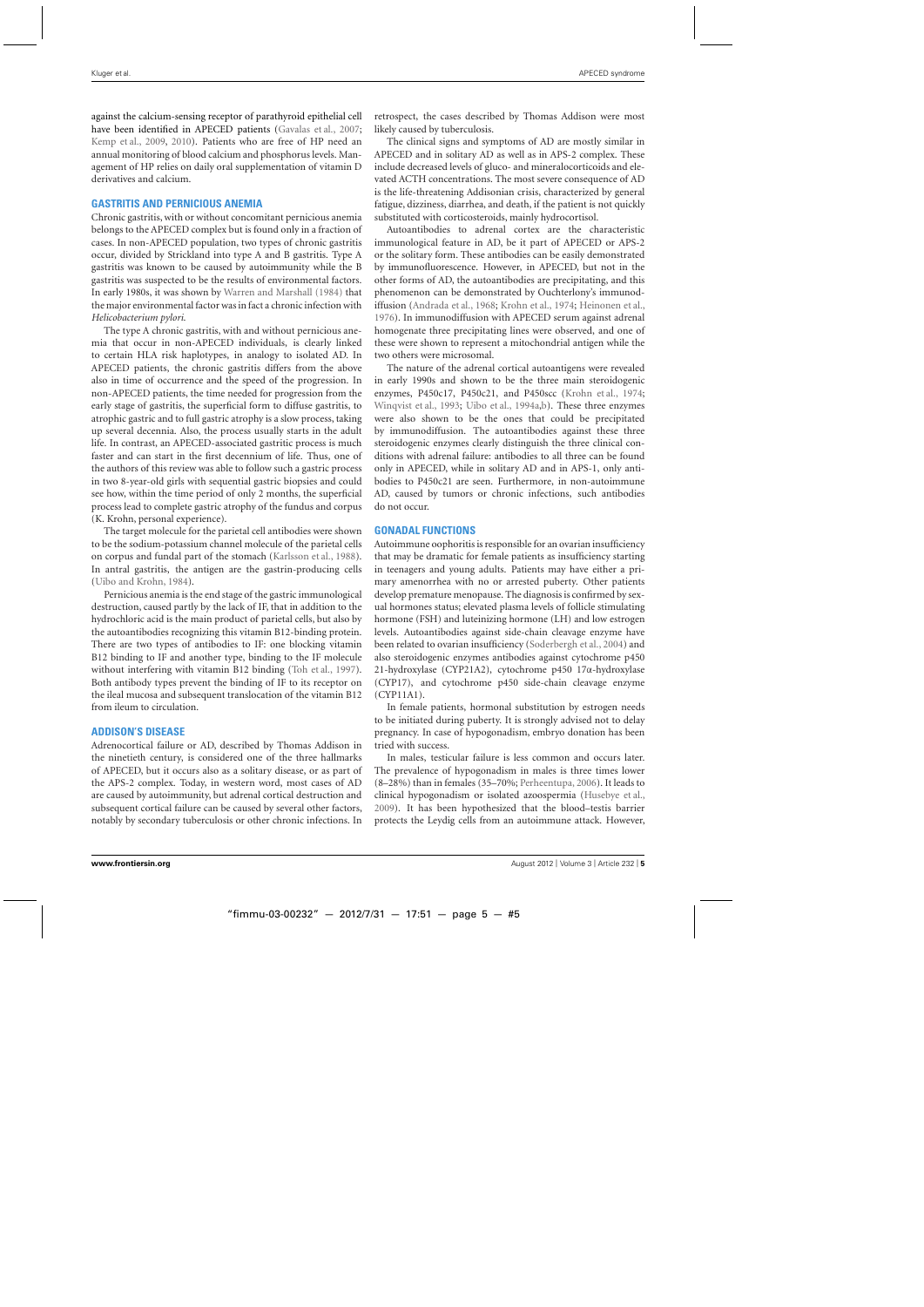the physiopathogenic link between circulating autoantibodies and hypogonadism is far from being clear. The two steroidogenic enzymes, p450scc and p450c17, are the main antigens in gonadal failure linked to APECED, but other potential antigenic targets have been identified such as testis-expressed protein TSGA10 [\(Reimand et al.](#page-10-0), [2008](#page-10-0)). However, despite autoantibodies directed against TSGA10 in 7% of the APECED patients, no correlation could be found with gonadal failure [\(Reimand et al.](#page-10-0), [2008](#page-10-0)). One should not forget that the origin of gonadal dysfunction may be related to an authentic-specific autoimmune attack but also be related to other hormonal dysfunction such as AD, pituitary insufficiency, dysthyroidism, or diabetes for instance. Besides, [Schaller et al.](#page-10-0) [\(2008\)](#page-10-0) suggested that lack of AIRE might affect fertility by disrupting scheduled apoptosis of testicular germ cells. In this respect, the recent hypothesis presented by [Matsumoto](#page-9-0) [\(2011](#page-9-0)) that the function of AIRE in thymus would not be in the regulation of transcription but rather in the development and differentiation of the medullary epithelial cells is of primary interest

## **OTHER ENDOCRINE DISORDERS**

Various other endocrine disorders have been described such diabetes type I mellitus, hypothyroidism, and pituitary failure, the latter diagnosed by a growth hormone deficiency. The diagnosis and management of these conditions does not differ from the standard guidelines for each disorder separately [\(Perheentupa](#page-10-0), [2002;](#page-10-0) [Betterle and Zanchetta, 2003;](#page-8-0) [Husebye et al., 2009](#page-9-0)).

#### **OTHER NON-ENDOCRINE DISORDERS**

Enamel hypoplasia affect mainly permanent teeth [\(Perheentupa](#page-10-0), [2006\)](#page-10-0), but also deciduous teeth [\(Pavlic and Waltimo-Sirén](#page-10-0), [2009](#page-10-0)). [Pavlic and Waltimo-Sirén](#page-10-0) [\(2009](#page-10-0)) recently suggested that an inadequate process of enamel formation might affect all ameloblasts in phase. Ameloblasts have an epithelial origin with parenchymal cells of endocrine origin. It is speculated that ameloblasts or secreted protein in the extracellular matrix may be the target of autoantibodies leading to hypoplasia. Thereby, APECED would be the first model of dental hard tissue autoimmune disease [\(Pavlic and Waltimo-Sirén](#page-10-0), [2009\)](#page-10-0).

Ocular manifestations affect 25% of the patients and include mainly keratitis that can lead to blindness. It is assumed that the origin of keratitis is the result of autoimmunity against corneal epithelium [\(Merenmies and Tarkkanen](#page-9-0), [2000](#page-9-0); [Perheentupa, 2006](#page-10-0)). However, to our knowledge no specific antibodies have been identified in APECED patients. Only antibodies against OBP1 have been found in the AIRE mouse model against lacrimal glands [\(DeVoss et al.](#page-8-0), [2010\)](#page-8-0).

Hyposplenism or asplenia is often diagnosed upon the development of thrombocytosis, circulating Howell–Jolly bodies, abdominal ultrasound imaging or in case of severe *S. pneumoniae*infection [\(Pollak et al.,2009\)](#page-10-0). Destruction of the spleen in APECED has been related to an autoimmune attack against the spleen [\(Perheentupa](#page-10-0), [2002,](#page-10-0) [2006](#page-10-0); [Betterle and Zanchetta, 2003;](#page-8-0) [Husebye et al., 2009\)](#page-9-0) although the exact mechanism remains obscure. Again, the mechanisms proposed by [Schaller et al.](#page-10-0) [\(2008](#page-10-0)) and by [Matsumoto](#page-9-0) [\(2011\)](#page-9-0) are of interest, as AIRE expression has also been described in lymphoid tissue and skin. A speculative hypothesis to the evolution of splenic atrophy could thus be disturbance of differentiation, due to lack of AIRE expression.

Various types of GI manifestations are common in APECED patients. These include chronic diarrhea that can be related to HP, severe constipation. Intestinal infection by candida and giardia especially, pancreatic insufficiency and autoimmune enteropathy. Several autoreactive circulating antibodies directed toward intestinal components have been described. [Ekwall et al.](#page-9-0) [\(1998\)](#page-9-0) identified TPH as an intestinal autoantigen in APECED patients. TPH is expressed in serotonin-producing cells in the central nervous system and in the intestine. In their series of 80 patients, they were able to relate "GI symptoms" to the presence of circulating TPH antibodies and also to the total absence of enterochromaffin cells in the mucosa of small bowel. These enteroendocrine cells (EECs) are scattered through the intestinal mucosa, from the gastric body and antrum to the rectum. They play a key role in growth of the gut, blood flow, motility, secretion of pancreatic enzymes, bile, and bicarbonate-rich fluid [\(Posovszky et al., 2012](#page-10-0)). TPH antibodies were found in 89% of the APECED patients with GI symptoms and in 34% of those without [\(Ekwall et al.](#page-9-0), [1998](#page-9-0)). Antibodies can precede clinical symptoms [\(Ekwall et al., 1998](#page-9-0)). Conversely, TPH autoantibodies are absent in other inflammatory [or](#page-10-0) [autoimmune](#page-10-0) [intestinal](#page-10-0) [diseases.](#page-10-0) [Additionally,](#page-10-0) Sköldberg et al. [\(2003](#page-10-0)) identified also autoantibodies against histidine decarboxylase expressed by EEC – like cells in the gastric mucosa. It is noteworthy, that it is not a routine procedure to perform EECs staining on intestinal biopsies in case of diarrhea or malabsorption, as stressed by [Ohsie et al.](#page-9-0) [\(2009](#page-9-0)). Besides, several studies showed repeatedly that EECs were lacking in the intestinal mucosa and were related to chronic diarrhea [\(Padeh et al.](#page-10-0), [1997](#page-10-0); [Ward et al.](#page-10-0), [1999;](#page-10-0) [Oliva-Hemker et al., 2006](#page-9-0); [Posovszky et al.](#page-10-0), [2012\)](#page-10-0).

Tubulo-interstitial nephritis, life-threatening autoimmune bronchiolitis and other rare manifestations have also been reported [in](#page-8-0) [APECED](#page-8-0) [\(Perheentupa](#page-10-0)[,](#page-8-0) [2002](#page-10-0)[,](#page-8-0) [2006;](#page-10-0) Betterle and Zanchetta, [2003;](#page-8-0) [Husebye et al., 2009](#page-9-0)). The main identified autoantibodies are summarized in **[Table 2](#page-6-0)**.

## **TREATMENT**

Management of APECED relies in education of the patients to know his disease, education of the local physician, and the knowledge that new components of the disease may develop during life. Psychological support is strongly recommended as this disease impairs greatly the quality of life of the patients [\(Perheentupa, 2006\)](#page-10-0). Except candidiasis treatment that has been explained previously, treatment of APECED relies mostly on hormone replacement therapy according to affected organs (thyroid, parathyroid, pancreas, etc.). In some rare and potentially lethal situations, however, patients may require corticosteroid treatment in association with immunosuppressive therapies. These rare situations include autoimmune hepatitis, especially its fulminant form, which may be lethal and therefore prompt immunosuppressive therapy is needed [\(Obermayer-Straub et al., 2001\)](#page-9-0). The same is true for interstitial nephritis and bronchiolitis in association to APECED. Immunosuppressive therapies have been also proposed in case of severe intestinal malabsorption with efficacy [\(Padeh et al.](#page-10-0), [1997;](#page-10-0) [Ward et al.](#page-10-0), [1999\)](#page-10-0). Very recently, Rituximab, a chimeric monoclonal antibody targeting B cell lymphocytes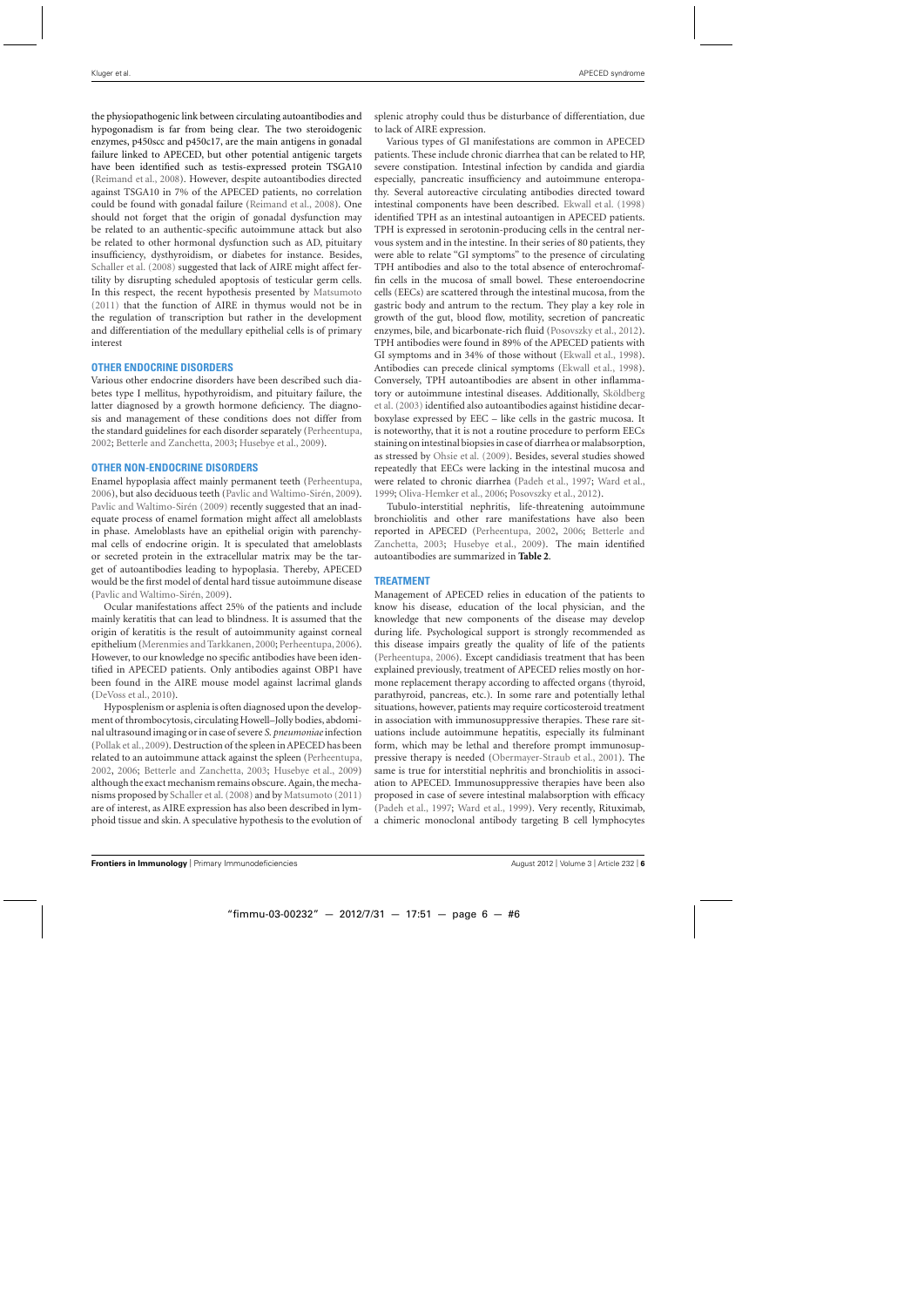<span id="page-6-0"></span>

|           | Table 2   Main identified target of autoimmune antibodies in APECED |  |
|-----------|---------------------------------------------------------------------|--|
| patients. |                                                                     |  |

| <b>Diagnosis</b>        | <b>Main identified circulating autoantibodies</b> |  |
|-------------------------|---------------------------------------------------|--|
| Addison's disease       | 21 hydroxylase, 17α hydroxylase                   |  |
|                         | Side-chain cleavage enzyme antibodies             |  |
|                         | (or steroid cell antibodies)                      |  |
| Hypoparathyroidism      | NALP5, Ca <sup>2+</sup> sensing receptor          |  |
| Hypothyroidism          | Thyroperoxydase                                   |  |
|                         | Thyroglobuline                                    |  |
| Hypogonadism            | 17α hydroxylase                                   |  |
|                         | Side-chain cleavage enzyme antibodies             |  |
|                         | (or steroid cell antibodies)                      |  |
| Diabetes type I         | Glutamic acid decarboxylase 65-kDa isoform        |  |
|                         | (GAD65)                                           |  |
|                         | Insulin                                           |  |
|                         | Tyrosine phosphatase (IA2)                        |  |
| Pituitary insufficiency | Tudor Domain containing protein 6 (TDRD6)         |  |
| Atrophic gastritis/     | Intrinsic factor, gastric parietal cell           |  |
| Biermer's disease       |                                                   |  |
| Intestine               | Glutamic acid decarboxylase 65-kDa isoform        |  |
|                         | (GAD65)                                           |  |
|                         | Histidine decarboxylase                           |  |
|                         | Tryptophan hydroxylase                            |  |
| Autoimmune hepatitis    | Aromatic L-amino acid decarboxylase (AADC)        |  |
|                         | Cytochrome P450 1A2                               |  |
|                         | Cytochrome P450 2A6                               |  |
|                         | Cytochrome P450 1A1                               |  |
|                         | Cytochrome P450 2B6                               |  |
| Vitiligo                | Transcription factors: SOX 9, SOX 10, aromatic    |  |
|                         | L-amino acid decarboxylase (AADC)                 |  |
| Alopecia areata         | Tyrosine hydroxylase                              |  |
| Nephropathy             | Antibody against tubular basement membrane        |  |
|                         | (Hannigan et al., 1996)                           |  |
| Pulmonary disease       | Potassium channel regulatory protein (KCNRG)      |  |
| Eye                     | $OBP1*$                                           |  |
| Non-tissue specific**   | IFN-α, IFN-β, IFN-ω, IL-22, IL-17F, IL-17A        |  |

\*Identified in a mouse model AIRE−/−.

\*\*Main non-tissue-specific antibodies according to [Kisand et al.](#page-9-0) [\(2011\)](#page-9-0).

expressive CD20 has been successfully used in a young patient with bronchiolitis [\(Popler et al., 2012\)](#page-10-0). The rationale for Rituximab use in APECED is supported by the presence of B cell infiltrates in the affected organs [\(Gavanescu et al.](#page-9-0), [2008\)](#page-9-0).

#### **AUTOANTIBODIES TOWARD INTERFERONS AND CYTOKINES**

At the beginning of this millennium, the antibody responses to the main target organs affected in APECED, and the responsible target antigens were fairly well characterized. A new period in APECED studies started along the publication by Meager

et al. [\(2006\)](#page-9-0), describing high-titer antibodies to several type I interferons in practically all APECED patients studied. This antiinterferon response was exceptionally strong, since serum titers up to 1:1,000,000, and clearly exceeding the titers seen against organ-specific antigens, were found.

Furthermore, high-titer antibodies were seen against the two main mediators secreted by Th17 cells, interleukin-17 and interleukin-22 (IL-17 and IL-22). Responses with lower titers were occasionally seen against other interleukins, too. In our own as yet unpublished observations we have detected occasional hightiter responses against several other interleukins and chemokines, as well, but in contrast to the aforementioned responses, these responses are not characteristic to all APECED patients but rather occur occasionally in only a few patients.

The significance of these novel findings are still unclear, but some information concerning the role of IL-17/IL-22 antibodies in the chronic candida infections, characteristic for APECED, has been obtained. Th17 cells secrete IL-17 and IL-22, which are cytokin[es with potent antifungal properties \(](#page-9-0)Engelhardt and Grimbacher, [2012](#page-9-0)) and the occurrence of autoantibodies against IL-17/IL-22 were reported to closely correlate to the presence of candida infection [\(Kisand et al.](#page-9-0),[2011;](#page-9-0) [Engelhardt and Grimbacher](#page-9-0), [2012\)](#page-9-0). However, recent evidence points to a new interaction between AIRE and dectin-1, a pattern-recognition receptor that is important in antifungal innate immunity. [Pedroza et al.](#page-10-0) [\(2012\)](#page-10-0) recently showed that AIRE participates in the dectin-1 signaling pathway, and thus, missing AIRE activity could contribute to fungal susceptibility through this pathway. Dectin-1 is expressed on phagocytes and was recently shown to induce a non-canonical caspase-8 inflammasome in response to fungal and mycobacterial infection [\(Gringhuis et al., 2012](#page-9-0)). The activation of the dectin signaling pathway also leads to expression of IL-17 and 22 and defensins, however. Besides, other mechanisms such Dominant-negative mutations in STAT3, gain of mutation of STAT1, mutations in IL-17F and IL-17R may be alternate causes of CMC [\(Engelhardt and Grimbacher](#page-9-0), [2012](#page-9-0)).

The significance of the antibody response toward interferons and other cytokines is presently also unclear. One could speculate that some of these antibodies against type I interferons as well as reacting with IL-17 and IL-22 might have a protective function. As pointed out by [Waterfield and Anderson](#page-10-0) [\(2011](#page-10-0)), antibodies to type I interferons do not seem to lead to increased susceptibility to viral infections. This resistance might be due to redundancy and it has to be seen whether this anti-interferon response is directed only toward certain members of the interferon family. While Th17 cell response and the release of soluble IL-17 and IL-22 are evidently necessary for the defense against mucocutaneous candida infection, the same cytokines have a role in the development of psoriasis. Similarly, interferons are known to be involved in the pathogenesis of several conditions, and one such chronic ailment is the autoimmune diseases belonging to the systemic lupus erythematosus (SLE) complex. Anti-interferon alpha antibodies are currently being tested as a therapeutic mean against SLE [\(Merrill et al.](#page-9-0), [2011\)](#page-9-0). In order to be able to find out if the antibodies against interferons and other cytokines could have a protective role in APECED, large APECED patient cohorts have to be studied in order to find out whether, e.g., psoriasis and SLE are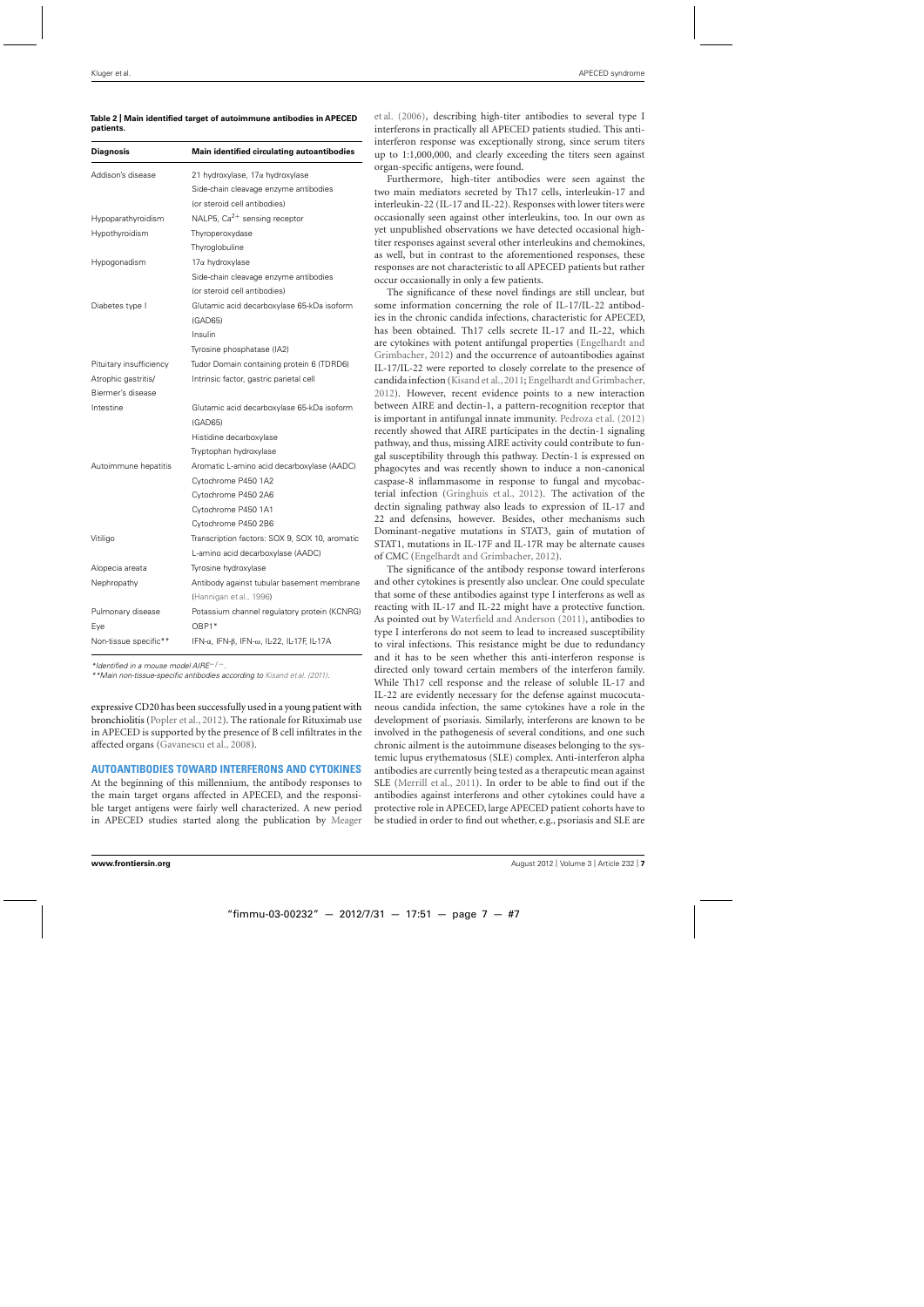significantly less common in APECED patients than in the general population.

The reason for the antibody response toward soluble immune mediators is still unclear, and we do not yet know what exactly elicits them and thus, only speculative scenarios can be presented. It is conceivable to hypothesize, however, that the tissue destruction preceding the failure of the endocrine organs may have a role. Tissue destruction, be it caused by trauma, viral infection or autoimmune attack, would probably lead not only to the release of potential tissue-specific autoantigens and thus, to autoantibody formation against these proteins, but could also lead to an inflammatory response and production of several mediators of inflammation. One key group of molecules in this respect is the acute phase proteins, notably those belonging to the IL-1 group.

It is generally believed that the destruction of the endocrine organs in APECED is caused by the autoreactive  $CD8<sup>+</sup>$  cytotoxic T cells, although definitive evidence for this mechanism is still [lacking](#page-9-0) [\(Betterle and Zanchetta](#page-8-0)[,](#page-9-0) [2003](#page-8-0)[;](#page-9-0) Moraes-Vasconcelos et al., [2008\)](#page-9-0). This hypothesis is reinforced by the examination of microscopic examinations of samples, sometimes obtained postmortem. Indeed, parathyroid, adrenal glands, or ovaries pathology disclosed also atrophy and lymphocytic infiltration that suggest lymphocytic aggression of the organs leading to atrophy and dysfunction [\(Betterle and Zanchetta](#page-8-0), [2003](#page-8-0)). This is also stressed, indirectly, by the analysis of the AIRE-deficient mouse model, who develop also a lymphocytic infiltration in some inner organs along with atrophy [\(Ramsey et al., 2002\)](#page-10-0).

However, cell destruction caused by an immune response against the endocrine organ would in fact lead to a similar situation that is thought to happen in viral infections. In fact, several autoimmune diseases, such as diabetes type I or chronic autoimmune liver diseases are thought to be a consequence of preceding viral infection: enterovirus infection in the case of diabetes type I and hepatitis B in the case of chronic active hepatitis. In viral infections, a specific group of intracellular regulatory molecules, TRIMs (tripartite motif-containing proteins), have been shown to have a key role in eliciting an autoimmune or auto inflammatory consequence [\(Jefferies et al.](#page-9-0), [2011\)](#page-9-0).

The TRIM protein family is a form of RING domain containing E3 ligases and they exert a variety of biological functions, related to immunity and inflammation [\(Jefferies et al.](#page-9-0), [2011\)](#page-9-0). Specifically, of the more than 20 different TRIM proteins, some seem to upregulate the expression of type I interferons and proinflammatory cytokines, notable interleukin-1beta (IL-1beta). Furthermore, the same mediators of immune response and inflammation are in some cases known to up-regulate the expression of TRIMs. Thus, a vicious circle can theoretically occur and this in turn could lead to autoimmunity. So far, overexpression of TRIMs, or an autoimmune response toward them, has been shown to be linked to autoimmune and autoinflammatory processes in Sjögren's syndrome or rheumatoid arthritis [\(Jefferies et al.](#page-9-0), [2011\)](#page-9-0).

Presently, we have no information how the occurrence of autoantibodies toward the interferons and other mediators of immune response might affect the aforementioned vicious circle, but it is conceivable to speculate that such an antibody response could have an balancing effect. One could thus form a hypothesis, that in APECED, the primary defect outside thymus, where the autoreactive T cells are not destroyed, would be the cell destruction of the endocrine organs by cell-mediated immune response, followed by release of cellular components taken up by professional antigen presenting cells and further stimulating the activation of  $CD4<sup>+</sup>$  Th-cells and finally resulting in an autoantibody response to these organ-specific antigens. However, simultaneous overexpression of TRIMs and subsequent up-regulation of a variety of soluble mediators of immune response and inflammation, such as interferons and members of the IL-1 family would lead to autoantibody formation also against these cytokines. Lastly, one reason for the break of tolerance to immune mediators, and subsequent production of autoantibodies could be related the fact that AIRE expression seems to occur, in addition to thymic epithelial cells also outside thymus, notably in dendritic cells, that normally express also such mediators [\(Heath and Carbone](#page-9-0), [2009](#page-9-0))

The consequences of such cytokine-directed antibody response are still an open question. In case of the Th17 type interleukins (IL-17 and IL-22) there is convincing evidence that such antibodies are linked to the CMC. However, at least in some cases, the antibodies may have a balancing, down-regulating effect on the expression of the corresponding biologically active molecules but also, by regulating the immune response to target organs. Thus, it is possible to presume, that especially the antibodies to type I interferons might have a protective effect, as some chronic immune diseases, such as psoriasis and SLE, are rare or non-existing among APECED patients.

#### **CELL-MEDIATED IMMUNE RESPONSES**

Although it is now a generally accepted view that the consequence of the AIRE defect in APECED will lead to the escape of the potentially autoreactive T cells, there is in fact rather little direct evidence to show that the tissue destruction in the endocrine organs affected in APECED is caused by cytotoxic  $CD8<sup>+</sup>$  T cells. Furthermore, most studies describing the phenotype of the lymphocytes infiltrating affected organs is not from APECED patients directly, but from patients suffering of solitary lesions that are similar to the ones seen in APECED, such as solitary AD or diabetes. However, the solitary endocrine diseases, such as isolated thyroid disease or AD are remarkably similar in their clinical picture as well as immunological findings as those of APECED. Thus, in solitary AD and in APECED with adrenocortical failure, autoantibodies recognize the p450c21 steroidogenic enzyme. Interestingly, in this disease complex  $CD8<sup>+</sup>$  T cells that reach against specific T cell epitopes in p450c21 has been demonstrated [\(Bratland et al., 2009;](#page-8-0) [Rottembourg et al.](#page-10-0), [2010](#page-10-0)) Likewise, in thyroid diseases, thyroglobulin and thyroid peroxidase are recognized by the autoantibodies, irrespective if the condition is occurring alone, in association of APS-2 or as part of the APECED complex. The similar synergism in terms of the nature of autoantigens occurs in chronic immunological liver diseases, too.

In chronic aggressive hepatitis the lymphocytic infiltrating cell population has been shown to be of the  $CD8<sup>+</sup>$  lineage [\(Si et al.](#page-10-0), [1984\)](#page-10-0). In a murine model of Graves' disease, the  $CD8<sup>+</sup>$  cell population contains also the recently identified  $CD8+CD122<sup>+</sup>$ T cells that are functionally similar to the  $CD4^+CD25^+$  regulatory T cells [\(Ryan et al.](#page-10-0), [2005\)](#page-10-0). Furthermore, studies in thyroid and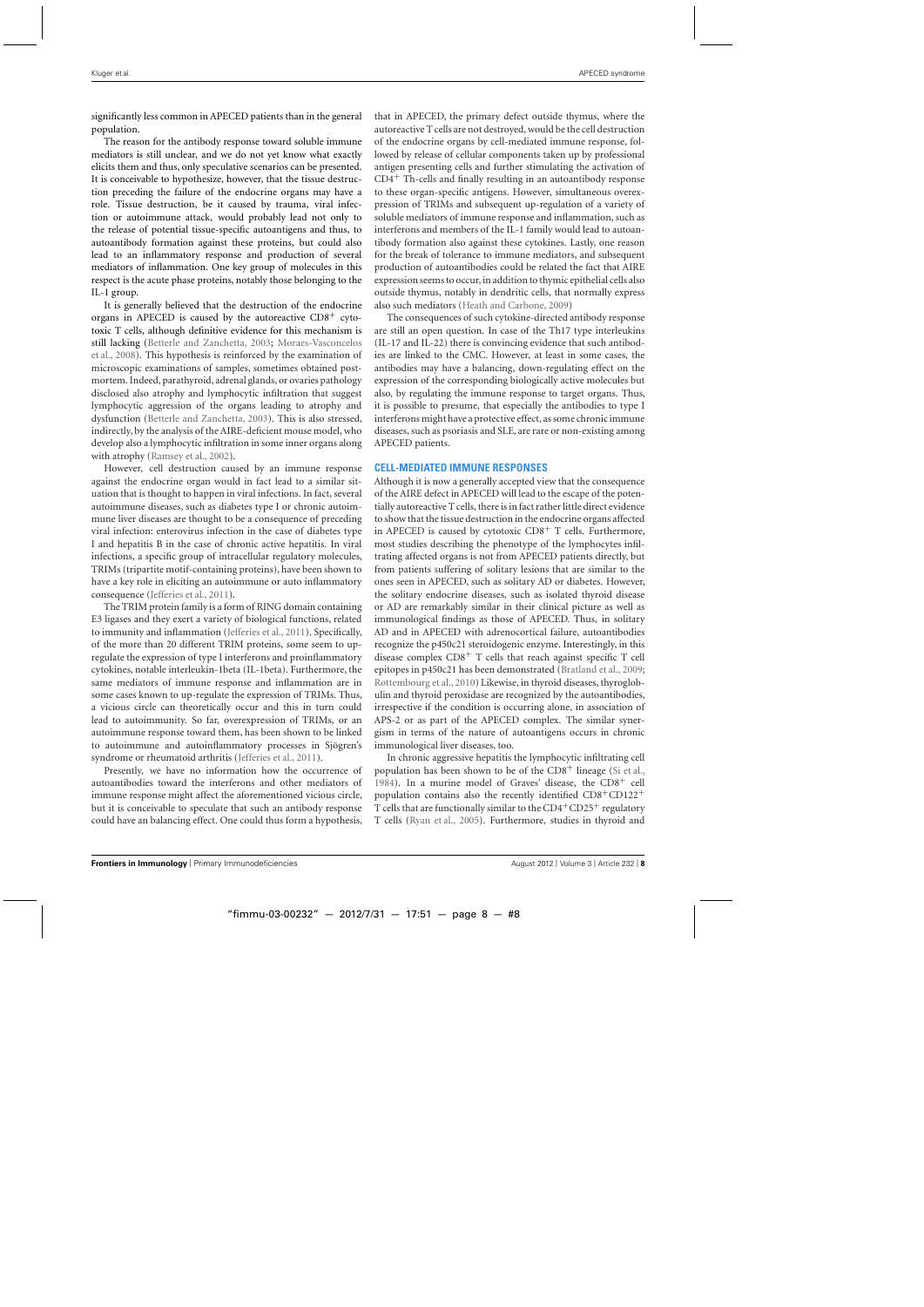<span id="page-8-0"></span>other affected organs show that one of the main cell population in the lymphocytic infiltrate are in fact the  $CD4<sup>+</sup> Th17$  cells that secrete as effector molecules, the cytokines IL-17 and IL-22. In experimental autoimmune diseases, the balance between the Th17 effector cells and the two regulatory T cells, CD8+CD122+ and  $CD4+CD25+$ , seems to regulate both the occurrence and severity of tissue destruction and functional failure.

There could thus be two distinct mechanisms operating in the pathogenesis of autoimmunity in the endocrinopathies: one mediated by soluble effector molecules, such as IL-17 and IL-22 as well as type I interferons, and an other one mediated by effector T cells, which are either of the  $CD8<sup>+</sup>$  CTL cell or of the Th17 effector cell lineage. To counteract these, again two distinct biological processes would occur: the production of autoantibodies and secondly, the emergency of the regulatory T cells. As to the regulatory T cell response, it is to note that one key immunological failure in APE[CED, is the dysregulation of the Treg cell maturation \(](#page-10-0)Ryan et al., [2005;](#page-10-0) [Kekäläinen et al., 2007;](#page-9-0) [Saitoh et al., 2007;](#page-10-0) [Laakso et al.](#page-9-0), [2010,](#page-9-0) [2011;](#page-9-0) [Wolff et al., 2010](#page-10-0)).

In normal thymus, Treg maturation follows a preprogrammed scheme, and the immature  $CD8^+CD4^+FOXP3^+$ seems to be prone to apoptosis, whereas the more mature form CD4+CD8−FOXP3+ cells form the active Treg population [\(Lehtoviita et al., 2009\)](#page-9-0). According to [Endharti et al.](#page-9-0) [\(2011\)](#page-9-0) the  $CD8+CXCR3$ <sup>+</sup> Tregs in humans are functionally similar to murine CD8+CD122+ Tregs. Furthermore, in APECED patients the recent thymic emigrant (RTE) pool of Treg cells shift to the activated pool and the RTE reservoir is depleted. Most importantly, in APECED patients these cells express less FOXP3 than in the healthy controls [\(Laakso et al., 2010\)](#page-9-0). Thus, in APECED the newly formed Treg cells have a developmental defect and their function is

#### **REFERENCES**

- Ahonen, P., Myllarniemi, S., Sipila, I., and Perheentupa, J. (1990). Clinical variation of autoimmune polyendocrinopathy–candidiasis–ectodermal dystrophy (APECED) in a series of 68 patients. *N. Engl. J. Med.* 322, 1829–1836.
- Akirav, E. M., Ruddle, N. H., and Herold, K. C. (2011). The role of AIRE in human autoimmune disease. *Nat. Rev. Endocrinol.* 7, 25–33.
- Andrada, J. A., Bigazzi, P. L., Andrada, E., Milgrom, F., and Witebsky, E. (1968). Serological investigations on Addison's disease. *JAMA* 206, 1535–1541.
- Bacchetta, R., Passerini, L., Gambineri, E., Dai, M., Allan, S. E., Perroni, L., Dagna-Bricarelli, F., Sartirana, C., Matthes-Martin, S., Lawitschka, A., Azzari, C., Ziegler, S. F., Levings, M. K., and Roncarolo, M. G. (2006). Defective regulatory and effector T cell functions in patients with FOXP3 mutations. *J. Clin. Invest*. 116, 1713–1722.
- Bennett, C. L., Yoshioka, R., Kiyosawa, H., Barker, D. F., Fain, P. R., Shigeoka, A. O., and Chance,

P. F. (2000). X-Linked syndrome of polyendocrinopathy, immune dysfunction, and diarrhea maps to Xp11.23–Xq13.3. *Am. J. Hum. Genet.* 66, 461–468.

- Betterle, C., and Zanchetta, R. (2003). Update on autoimmune polyendocrine syndromes (APS). *Acta Biomed.* 74, 9–33.
- Bjorses, P., Alltonen, J., Vikman, A., Perheentupa, J., Ben-Zion, G., Chiumello, G., Dahl, N., Heidemen, P., Hoorweg-Nijman, J. J., Mathivon, L., Mullis, P. E., Pohl, M., Ritzen, M., Romeo, G., Shapiro, M. S., Smith, C. S., Solyom, J., Zlotogora, J., and Peltonen, L. (1996). Genetic homogeneity of autoimmune polyglandular disease type I. *Am. J. Hum. Genet.* 59, 879–886.
- Björses, P., Halonen, M., Palvimo, J. J., Kolmer, M., Aaltonen, J., Ellonen, P., Perheentupa, J., Ulmanen, I., and Peltonen, L. (2000). Mutations in the AIRE gene: effects on subcellular location and transactivation function of the autoimmune polyendocrinopathy-candidiasis-ectodermal dystrophy protein. *Am. J. Hum. Genet.* 66, 378–392.

therefore impaired. Data concerning the  $CD8<sup>+</sup>$  regulatory T cells in APECED patients is missing, however.

The finding that the regulatory T cell population in APECED is functionally defective and that the expression of the key molecule for Treg function, the FOXP3 is impaired, is consistent with clinical findings in IPEX syndrome, caused by a defect in the function of the FOXP3 gene. However, it should be noted that the effect of FOXP3 mutations in Treg population also in the IPEX patients is highly variable. Also, in contrast to APECED there seems to be a genotype–phenotype correlation in IPEX, as different mutations are associated in variable clinical picture, that show differences in severity as well in the types of clinical components that are present [\(Torgerson et al.](#page-10-0), [2007](#page-10-0); d'Hennezel et al., 2009) A consistent finding in IPEX is however the inability of the  $CD4^+CD25$ high Tregs to suppress the function of autologous effector T cells (Bacchetta et al., 2006). There are, thus, several differences in the clinical picture of APECED and IPEX, but both conditions show clear immune destruction of at least some endocrine organs. Both conditions also share some similarities in the GI symptoms.

The proposed hypothesis that in APECED both tissue destructive mechanisms and controlling regulatory mechanisms exist raises a question whether APECED could be treated or even cured by immunological manipulations. To find an answer for this question is one of the further challenges for APECED research

#### **ACKNOWLEDGMENTS**

The study was financially supported by the European Science Foundation (ESF) and the Sigrid Juselius foundation (to Nicolas Kluger). We thank Professors Jaakko Perheentupa, Adrian Hayday, and Pärt Peterson, as well as Drs Kai Kisand, Annalisa Macagno, and Edward Stuart for stimulating discussions.

- Blizzard, R. M., Tomasi, T. B., and Christy, N. P. (1963). Autoantibodies against thyroid and adrenal tissue in a patient with mutiple, primary endocrine deficiencies. *J. Clin. Endocrinol. Metab*. 23, 1179–1180.
- Blizzard, R. M., Chandler, R. W., Kyle, M. A., and Hung, W. (1962). Adrenal antibodies in Addison's disease. *Lancet* 2, 901–903.
- Bottazzo, G. F., Dean, B. M., Gorsuch, A. N., Cudworth, A. G., and Doniach, D. (1980). Complement-fixing islet-cell antibodies in type-I diabetes: possible monitors of active beta-cell damage. *Lancet* 1, 668–672.
- Bratland, E., Skinningsrud, B., Undlien, D. E., Mozes, E., and Husebye, E. S. (2009). T cell responses to steroid cytochrome P450 21 hydroxylase in patients with autoimmune primary adrenal insufficiency. *J. Clin. Endocrinol. Metab.* 12, 5117–5124.
- Brun, J. M. (1978). Auto-immune juvenile polyendocrinopathy (author's transl). *Ann. Endocrinol. (Paris)* 39, 463–481.
- Collins, S. M., Dominguez, M., Ilmarinen, T., Costigan, C., and Irvine, A.

D. (2006). Dermatological manifestations of autoimmune polyendocrinopathy-candidiasis-ectodermal dystrophy syndrome. *Br. J. Dermatol.* 154, 1088–1093.

- Derbinski, J., Gäbler, J., Brors, B., Tierling, S., Jonnakuty, S., Hergenhahn, M., Peltonen, L., Walter, J., and Kyewski, B. (2005). Promiscuous gene expression in thymic epithelial cells is regulated at multiple levels. *J. Exp. Med*. 202, 33–45.
- DeVoss, J. J., LeClair, N. P., Hou, Y., Grewal, N. K., Johannes, K. P., Lu, W., Yang, T., Meagher, C., Fong, L., Strauss, E. C., and Anderson, M. S. (2010). An autoimmune response to odorant binding protein 1a is associated with dry eye in the Aire-deficient mouse. *J. Immunol.* 184, 4236–4246.
- d'Hennezel, E., Ben-Shoshan, M., Ochs, H. D., Torgerson, T. R., Russell, L. J., Lejtenyi, C., Noya, F. J., Jabado, N., Mazer, B., and Piccirillo, C. A. (2009). FOXP3 forkhead domain mutation and regulatory T cells in the IPEX syndrome. *N. Engl. J. Med*. 361, 1710–1713.
- Doniach, D., and Roitt, I. M. (1964). An evaluation of gastric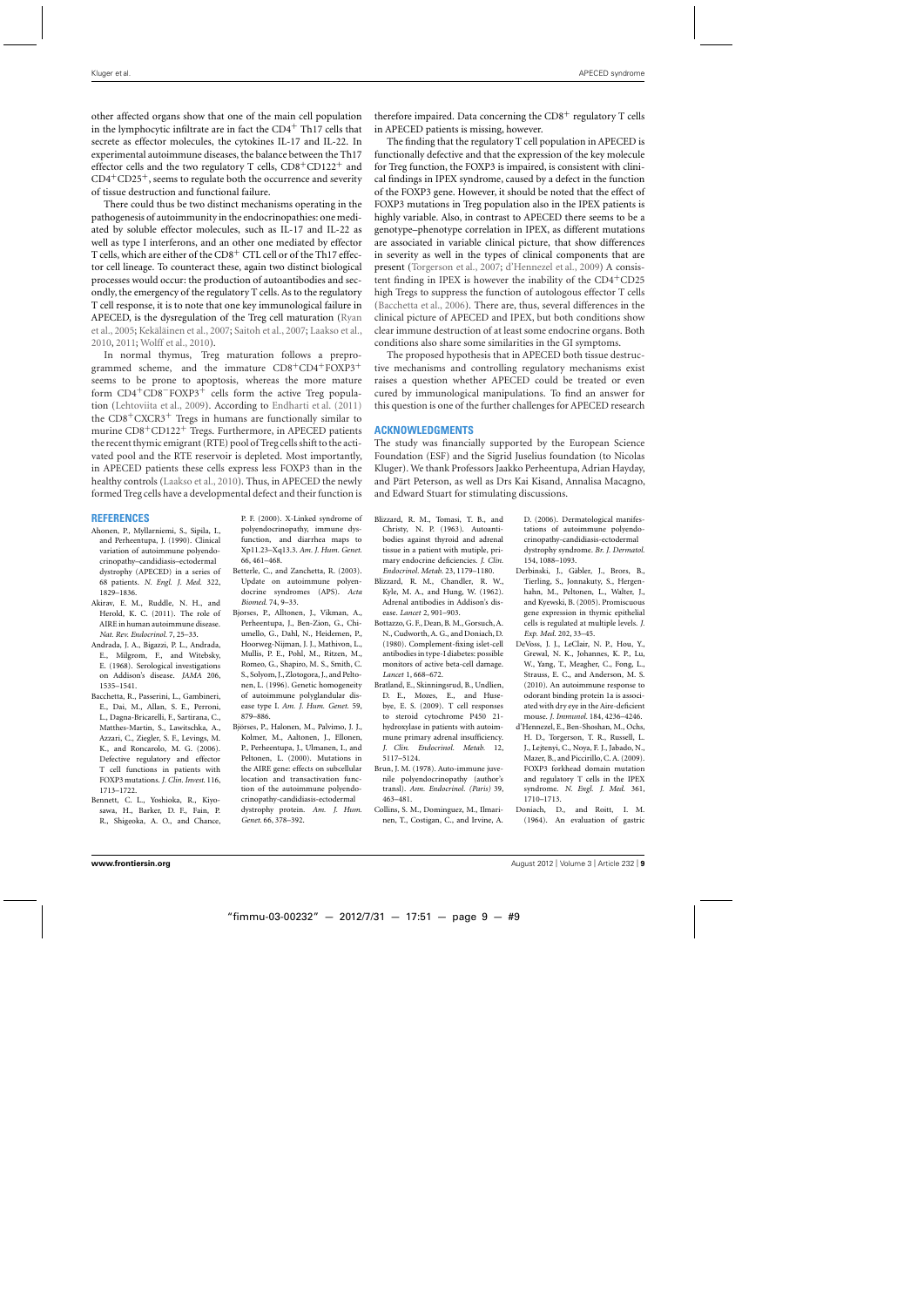<span id="page-9-0"></span>and thyroid auto-immunity in relatation to hematologic auto-immunity. *Semin. Hematol*. 1, 313–343.

- Ekwall, O., Hedstrand, H., Grimelius, L., Haavik, J., Perheentupa, J., Gustafsson, J., Husebye, E., Kämpe, O., and Rorsman, F. (1998). Identification of tryptophan hydroxylase as an intestinal autoantigen. *Lancet* 352, 279–283.
- Endharti, A. T., Okuno, Y., Shi, Z., Misawa, N., Toyokuni, S., Ito, M., Isobe, K., and Suzuki, H. (2011). CD8+CD122+ regulatory T cells (Tregs) and CD4+ Tregs cooperatively prevent and cure CD4+ cellinduced colitis. *J. Immunol.* 186, 41–52.
- Engelhardt, K. R., and Grimbacher, B. (2012). Mendelian traits causing susceptibility to mucocutaneous fungal infections in human subjects. *J. Allergy Clin. Immunol.* 129, 294–305.
- Fierabracci, A. (2011). Recent insights into the role and molecular mechanisms of the autoimmune regulator (AIRE) gene in autoimmunity. *Autoimmu. Rev.* 10, 137–143.
- Gardner, J. M., Fletcher, A. L., Anderson, M. S., and Turley, S. J. (2009). AIRE in the thymus and beyond. *Curr. Opin. Immunol.* 21, 582–589.
- Gavalas, N. G., Kemp, E. H., Krohn, K. J., Brown, E. M., Watson, P. F., and Weetman, A. P. (2007). The calciumsensing receptor is a target of autoantibodies in patients with autoimmune polyendocrine syndrome type 1. *J. Clin. Endocrinol. Metab.* 92, 2107– 2114.
- Gavanescu, I., Benoist, C., and Mathis, D. (2008). B cells are required for Aire-deficient mice to develop multiorgan autoinflammation: a therapeutic approach for APECED patients. *Proc. Natl. Acad. Sci. U.S.A.* 105, 13009–13014.
- Gringhuis, S. I., Kaptein, T. M., Wevers, B. A., Theelen, B., van der Vlist, M., Boekhout, T., and Geijtenbeek, T. B. (2012). Dectin-1 is an extracellular pathogen sensor for the induction and processing of IL-1β via a noncanonical caspase-8 inflammasome. *Nat. Immunol.* 13, 246–254.
- Hannigan, N. R., Jabs, K., Perez-Atayde, A. R., and Rosen, S. (1996). Autoimmune interstitial nephritis and hepatitis in polyglandular autoimmune syndrome. *Pediatr. Nephrol.* 10, 511–514.
- Heath, W. R., and Carbone, F. R. (2009). Dendritic cell subsets in primary and secondary T cell responses at body surfaces. *Nat. Immunol.* 10, 1237–1244.
- Heinonen, E., Krohn, K., Perheentupa, J., Aro, A., and Pelkonen, R. (1976). Association of precipitating anti-adrenal anti-adrenal antibodies with moniliasis-polyendocrinopathy syndrome. *Ann. Clin. Res.* 8, 262–265.
- Husebye, E. S., Perheentupa, J., Rautemaa, R., and Kämpe, O. (2009). Clinical manifestations and management of patients with autoimmune polyendocrine syndrome type I. *J. Intern. Med.* 265, 514–529.
- Irvine, W. J., Davies, S. H., Teitelbaum, S., Delamore, I. W., and Williams, A. W. (1965). The clinical and pathological significance of gastric parietal cell antibody. *Ann. N. Y. Acad. Sci*. 124, 657–691.
- Irvine, W. J., MacGregor, A. G., and Stuart, A. E. (1962). The prognostic significance of thyroid antibodies in the management of thyrotoxicosis. *Lancet* 2, 843–847.
- Jefferies, C., Wynne, C., and Higgs, R. (2011). Antiviral TRIMs: friend or foe in autoimmune and autoinflammatory disease? *Nat. Rev. Immunol.* 11, 617–625.
- Jeffries, G. H., Hoskins, D. W., and Sleisenger, M. H. (1962). Antibody to intrinsic factor in serum from patients with pernicious anemia. *J. Clin. Invest.* 41, 1106–1115.
- Kaldany, A. (1979). Autoantibodies to islet cells in diabetes mellitus. *Diabetes* 28, 102–105.
- Karlsson, F. A., Burman, P., Lööf, L., and Mårdh, S. (1988). Major parietal cell antigen in autoimmune gastritis with pernicious anemia is the acid-producing H+,K+ adenosine triphosphatase of the stomach. *J. Clin. Invest.* 81, 475–479.
- Kekäläinen, E., Tuovinen, H., Joensuu, J., Gylling, M., Franssila, R., Pöntynen, N., Talvensaari, K., Perheentupa, J., Miettinen, A., and Arstila, T. P. (2007). A defect of regulatory T cells in patients with autoimmune polyendocrinopathy-candidiasisectodermal dystrophy. *J. Immunol.*
- 178, 1208–1215.
- Kemp, E. H., Gavalas, N. G., Akhtar, S., Krohn, K. J., Pallais, J. C., Brown, E. M., Watson, P. F., and Weetman, A. P. (2010). Mapping of human autoantibody binding sites on the calciumsensing receptor. *J. Bone Miner. Res.* 25, 132–140.
- Kemp, E. H., Gavalas, N. G., Krohn, K. J., Brown, E. M., Watson, P. F., and Weetman, A. P. (2009). Activating autoantibodies against the calcium-sensing receptor detected in two patients with autoimmune polyendocrine syndrome type 1. *J.*

*Clin. Endocrinol. Metab.* 94, 4749– 4756.

- Kisand, K., Lilic, D., Casanova, J. L., Peterson, P., Meager, A., and Willcox, N. (2011). Mucocutaneous candidiasis and autoimmunity against cytokines in APECED and thymoma patients: clinical and pathogenetic implications. *Eur. J. Immunol*. 41, 1517–1527.
- Kogawa, K., Nagafuchi, S., Katsuta, H., Kudoh, J., Tamiya, S., Sakai, Y., Shimizu, N., and Harada, M. (2002). Expression of AIRE gene in peripheral monocyte/dendritic cell lineage. *Immunol. Lett*. 80, 195–198.
- Krohn, K., Perheentupa, J., and Heinonen, E. (1974). Precipitating anti-adrenal antibodies in Addison's disease. *Clin. Immunol. Immunopathol.* 3, 59–68.
- Laakso, S. M., Laurinolli, T. T., Rossi, L. H., Lehtoviita, A., Sairanen, H., Perheentupa, J., Kekäläinen, E., and Arstila, T. P. (2010). Regulatory T cell defect in APECED patients is associated with loss of naive  $FOXP3(+)$ precursors and impaired activated population. *J. Autoimmun.* 35, 351–357.
- Laakso, S. M., Kekäläinen, E., Rossi, L. H., Laurinolli, T. T., Mannerström, H., Heikkilä, N., Lehtoviita, A., Perheentupa, J., Jarva, H., and Arstila, T. P. (2011). IL-7 dysregulation and loss of CD8+ T cell homeostasis in the monogenic human disease autoimmune polyendocrinopathycandidiasis-ectodermal dystrophy. *J. Immunol.* 187, 2023–2030.
- Lehtoviita, A., Rossi, L. H., Kekäläinen, E., Sairanen, H., and Arstila, T. P. (2009). The CD4(+)CD8(+) and  $CD4(+)$  subsets of  $FOXP3(+)$  thymocytes differ in their response to growth factor deprivation or stimulation. *Scand. J. Immunol.* 70, 377–383.
- Matsumoto, M. (2011). Contrasting models for the roles of Aire in the differentiation program of epithelial cells in the thymic medulla*. Eur. J. Immunol.* 41, 12–17.
- Meager, A., Visvalingam, K., Peterson, P., Möll, K., Murumägi, A., Krohn, K., Eskelin, P., Perheentupa, J., Husebye, E., Kadota, Y., and Willcox, N. (2006). Antiinterferon autoantibodies in autoimmune polyendocrinopathy syndrome type 1. *PLoS Med*. 3, e289. doi: 10.1371/journal.pmed.0030289
- Meloni, A., Willcox, N., Meager, A., Atzeni, M., Wolff, A. S., Husebye, E. S., Furcas, M., Rosatelli, M. C., Cao, A., and Congia, M. (2012). Autoimmune polyendocrine syndrome type 1: an extensive longitudinal

study in Sardinian patients. *J. Clin. Endocrinol. Metab*. 97, 1114–1124.

- Merenmies, L., and Tarkkanen, A. (2000). Chronic bilateral keratitis in autoimmune polyendocrinopathycandidiadis-ectodermal dystrophy (APECED). A long-term followup and visual prognosis. *Acta Ophthalmol. Scand.* 78, 532–535.
- Merrill, J. T., Wallace, D. J., Petri, M., Kirou, K. A., Yao, Y., White, W. I., Robbie, G., Levin, R., Berney, S. M., Chindalore, V., Olsen, N., Richman, L,. Le, C., Jallal, B., and White, B.; Lupus Interferon Skin Activity (LISA) Study Investigators. (2011). Safety profile and clinical activity of sifalimumab, a fully human antiinterferon α monoclonal antibody, in systemic lupus erythematosus: a phase I, multicentre, double-blind randomised study. *Ann. Rheum. Dis.* 70, 1905–1913.
- Moraes-Vasconcelos, D., Costa-Carvalho, B. T., Torgerson, T. R., and Ochs, H. D. (2008). Primary immune deficiency disorders presenting as autoimmune diseases: IPEX and APECED. *J. Clin. Immunol*. 28, S11–S19.
- Nagamine, K., Peterson, P., Scott, H. S., Kudoh, J., Minoshima, S., Heino, M., Krohn, K. J., Lalioti, M. D., Mullis, P. E., Antonarakis, S. E., Kawasaki, K., Asakawa, S., Ito, F., and Shimizu, N. (1997). Positional cloning of the APECED gene. *Nat. Genet.* 17, 393–398.
- Neufeld, M., Maclaren, N. K., and Blizzard, R. M. (1981). Two types of autoimmune Addison's disease associated with different polyglandular autoimmune (PGA) syndromes. *Medicine (Baltimore)* 60, 355–362.
- Obermayer-Straub, P., Perheentupa, J., Braun, S., Kayser, A., Barut, A., Loges, S., Harms, A., Dalekos, G., Strassburg, C. P., and Manns, M. P. (2001). Hepatic autoantigens in patients with autoimmune polyendocrinopathycandidiasis-ectodermal dystrophy. *Gastroenterology* 121, 668–677.
- Ohsie, S., Gerney, G., Gui, D., Kahana, D., Martín, M. G., and Cortina, G. (2009). A paucity of colonic enteroendocrine and/or enterochromaffin cells characterizes a subset of patients with chronic unexplained diarrhea/malabsorption. *Hum. Pathol.* 40, 1006–1014.
- Oliva-Hemker, M., Berkenblit, G. V., Anhalt, G. J., and Yardley, J. H. (2006). Pernicious anemia and widespread absence of gastrointestinal endocrine cells in a patient with autoimmune polyglandular syndrome type I and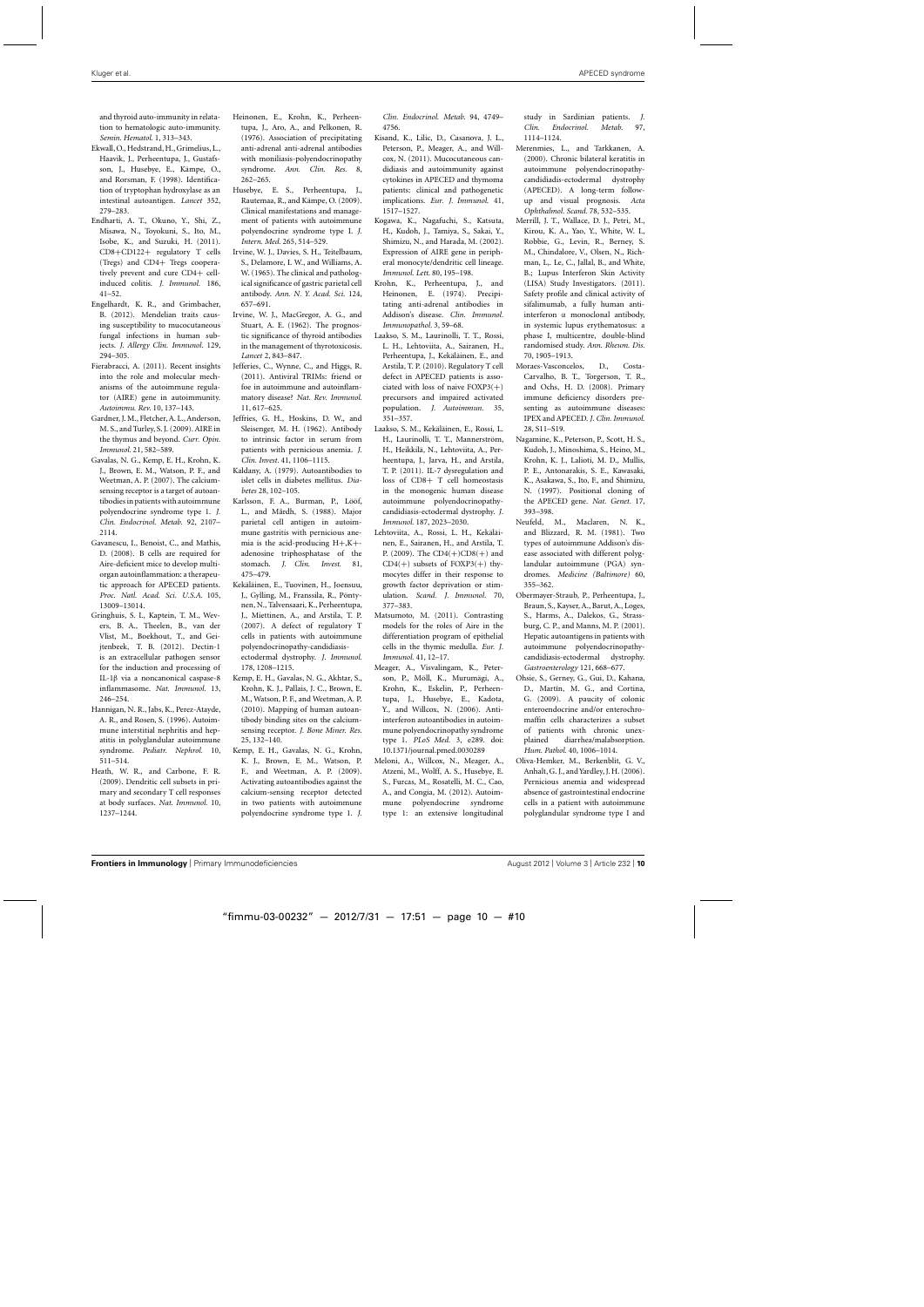<span id="page-10-0"></span>malabsorption. *J. Clin. Endocrinol. Metab.* 91, 2833–2838.

- Orlova, E. M., Bukina, A. M., Kuznetsova, E. S., Kareva, M. A., Zakharova, E. U., Peterkova, V. A., and Dedov, I. I. (2010). Autoimmune polyglandular syndrome type 1 in Russian patients: clinical variants and autoimmune regulator mutations. *Horm. Res. Paediatr.* 73, 449–457.
- Padeh, S., Theodor, R., Jonas, A., and Passwell, J. H. (1997). Severe malabsorption in autoimmune polyendocrinopathy-candidosis-ectodermal dystrophy syndrome successfully treated with immunosuppression. *Arch. Dis. Child.* 76, 532–534.
- Pavlic, A., and Waltimo-Sirén, J. (2009). Clinical and microstructural aberrations of enamel of deciduous and permanent teeth in patients with autoimmune polyendocrinopathycandidiasis-ectodermal dystrophy. *Arch. Oral Biol.* 54, 658–665.
- Pedroza, L. A., Kumar, V., Sanborn, K. B., Mace, E. M., Niinikoski, H., Nadeau, K., Vasconcelos Dde, M., Perez, E., Jyonouchi, S., Jyonouchi, H., Banerjee, P. P., Ruuskanen, O., Condino-Neto, A., and Orange, J. S. (2012). Autoimmune regulator (AIRE) contributes to Dectin-1-induced TNF-α production and complexes with caspase recruitment domain-containing protein 9 (CARD9), spleen tyrosine kinase (Syk), and Dectin-1. *J. Allergy Clin. Immunol.* 129, 464–472, 472.e1–3.
- Perheentupa, J. (2002). APS-I/APECED: the clinical disease and therapy. *Endocrinol. Metab. Clin. North Am.* 31, 295–320, vi.
- Perheentupa, J. (2006). Autoimmune polyendocrinopathy-candidiasisectodermal dystrophy. *J. Clin. Endocrinol. Metab.* 91, 2843–2850.
- Pollak, U., Bar-Sever, Z., Hoffer,V., Marcus, N., Scheuerman, O., and Garty, B. Z. (2009). Asplenia and functional hyposplenism in autoimmune polyglandular syndrome type 1. *Eur. J. Pediatr*. 168, 233–235.
- Popler, J., Alimohammadi, M., Kämpe, O., Dalin, F., Dishop, M. K., Barker, J. M., Moriarty-Kelsey, M., Soep, J. B., and Deterding, R. R. (2012). Autoimmune polyendocrine syndrome type Utility of KCNRG autoantibodies as a marker of active pulmonary disease and successful treatment with rituximab. *Pediatr. Pulmonol.* 47, 84–87.
- Posovszky, C., Lahr, G., von Schnurbein, J., Buderus, S., Findeisen, A., Schröder, C., Schütz, C., Schulz, A, Debatin, K. M., Wabitsch, M., and

Barth, T. F. (2012). Loss of enteroendocrine cells in autoimmune-polyendocrine-candidiasis-ectodermal-

- dystrophy (APECED) syndrome with gastrointestinal dysfunction. *J. Clin. Endocrinol. Metab.* 97, E292–E300.
- Powell, B. R., Buist, N. R., and Stenzel, P. (1982). A X-linked syndrome of diarrhea, polyendocrinopathy, and fatal infection in infancy. *J. Pediatr.* 100, 731–737.
- Ramsey, C., Winqvist, O., Puhakka, L., Halonen, M., Moro, A., Kämpe, O., Eskelin, P., Pelto-Huikko, M., and Peltonen, L. (2002). Aire deficient mice develop multiple features of APECED phenotype and show altered immune response. *Hum. Mol. Genet.* 11, 397–409.
- Rautemaa, R., Hietanen, J., Niissalo, S., Pirinen, S., and Perheentupa, J. (2007). Oral and oesophageal squamous cell carcinoma – a complication or component of autoimmune polyendocrinopathy-candidiasis-

ectodermal dystrophy (APECED, APS-I). *Oral Oncol.* 43, 607–613.

- Reimand, K., Perheentupa, J., Link, M., Krohn, K., Peterson, P., and Uibo, R. (2008). Testis-expressed protein TSGA10 an auto-antigen in autoimmune polyendocrine syndrome type I. *Int. Immunol.* 20, 39–44.
- Rosatelli, M. C., Meloni, A., Meloni, A., Devoto, M., Cao, A., Scott, H. S., Peterson, P., Heino, M., Krohn, K. J., Nagamine, K., Kudoh, J., Shimizu, N., and Antonarakis, S. E. (1998). A common mutation in Sardinian autoimmune polyendocrinopathycandidiasis-ectodermal dystrophy patients. *Hum. Genet*. 103, 428–434.
- Rottembourg, D., Deal, C., Lambert,M., Mallone, R., Carel, J. C., Lacroix, A., Caillat-Zucman, S., and le Deist, F. (2010). 21-Hydroxylase epitopes are targeted by CD8 T cells in autoimmune Addison's disease. *J. Autoimmun*. 35, 309–315.
- Ryan, K. R., Lawson, C. A., Lorenzi, A. R., Arkwright, P. D., Isaacs, J. D., and Lilic, D. (2005) CD4+CD25+ T-regulatory cells are decreased in patients with autoimmune polyendocrinopathy candidiasis ectodermal dystrophy. *J. Allergy Clin. Immunol.* 116, 1158–1159.
- Saitoh, O., Abiru, N., Nakahara, M., and Nagayama,Y. (2007). CD8+CD122+ T cells, a newly identified regulatory T subset, negatively regulate Graves' hyperthyroidism in a murine model. *Endocrinology* 148, 6040–6046.
- Schaller, C. E., Wang, C. L., Beck-Engeser, G., Goss, L., Scott, H. S., Anderson, M. S., and Wabl,

M. (2008). Expression of Aire and the early wave of apoptosis in spermatogenesis. *J. Immunol.* 180, 1338–1343.

- Schwartz, M. (1961). Antibodies to intrinsic factor. *Acta Allergol*. 16, 263–266.
- Si, L., Whiteside, T. L., Van Thiel, D. H., and Rabin, B. S. (1984). Lymphocyte subpopulations at the site of "piecemeal" necrosis in end stage chronic liver diseases and rejecting liver allografts in cyclosporinetreated patients. *Lab. Invest.* 50, 341–347.
- Sköldberg, F., Portela-Gomes, G. M., Grimelius, L., Nilsson, G., Perheentupa, J., Betterle, C., Husebye, E. S., Gustafsson, J., Rönnblom, A., Rorsman, F., and Kämpe, O. (2003). Histidine decarboxylase, a pyridoxal phosphate-dependent enzyme, is an autoantigen of gastric enterochromaffin-like cells. *J. Clin. Endocrinol. Metab.* 88, 1445– 1452.
- Soderbergh, A., Myhre, A. G., Ekwall, O., Gebre-Medhin, G., Hedstrand, H., Landgren, E., Miettinen, A., Eskelin, P., Halonen, M., Tuomi, T., Gustafsson, J., Husebye, E. S., Perheentupa, J., Gylling, M., Manns, M. P., Rorsman, F., Kämpe, O., and Nilsson, T. (2004). Prevalence and clinical associations of 10 defined autoantibodies in autoimmune polyendocrine syndrome type I. *J. Clin. Endocrinol. Metab.* 89, 557–562.
- The Finnish–German APECED Consortium. (1997). An autoimmune disease, APECED, caused by mutations in a novel gene featuring two PHD-type zinc-finger domains. *Nat. Genet.* 17, 399–403.
- Toh, B. H., van Driel, I. R., and Gleeson, P. A. (1997). Pernicious anemia. *N. Engl. J. Med.* 337, 1441–1448.
- Torgerson, T. R., Linane, A., Moes, N., Anover, S., Mateo, V., Rieux-Laucat, F., Hermine, O., Vijay, S., Gambineri, E., Cerf-Bensussan, N., Fischer, A., Ochs, H. D., Goulet, O., and Ruemmele, F. M. (2007). Severe food allergy as a variant of IPEX syndrome caused by a deletion in a noncoding region of the FOXP3 gene. *Gastroenterology* 132, 1705–1717.
- Uibo, R., Aavik, E., Peterson, P., Perheentupa, J., Aranko, S., Pelkonen, R., and Krohn, K. J. (1994a). Autoantibodies to cytochrome P450 enzymes P450scc, P450c17, and P450c21 in autoimmune polyglandular disease types I and II and in isolated Addison's disease. *J. Clin. Endocrinol. Metab.* 78, 323–328.
- Uibo, R., Perheentupa, J., Ovod, V., and Krohn, K. J. (1994b). Characterization of adrenal autoantigens recognized by sera from patients with autoimmune polyglandular syndrome (APS) type I. *J. Autoimmun.* 7, 399–411.
- Uibo, R. M., and Krohn, K. J. (1984). Demonstration of gastrin cell autoantibodies in antral gastritis with avidin-biotin complex antibody technique. *Clin. Exp. Immunol.* 58, 341–347.
- Walder, A. I., Lunseth, J. B., and Peter, E. T. (1963). Antibodies to the gastric parietal cell. *Surg. Forum* 14, 327–328.
- Ward, L., Paquette, J., Seidman, E., Huot, C., Alvarez, F., Crock, P., Delvin, E., Kämpe, O., and Deal, C. (1999). Severe autoimmune polyendocrinopathy-candidiasis-ectodermal dystrophy in an adolescent girl with a novel AIRE mutation: response to immunosuppressive therapy. *J. Clin. Endocrinol. Metab.* 84, 844–852.
- Warren, J. R., and Marshall, B. J. (1984). Unidentified curved bacilli in the stomach of patients with gastritis and peptic ulceration*. Lancet* 1, 1311–1315.
- Waterfield, M., and Anderson, M. S. (2011). Autoimmunity's collateral damage: Immunodeficiency hints at autoreactivity to cytokines. *Nat. Med.* 17, 1054–1055.
- Winqvist, O., Gustafsson, J., Rorsman, F., Karlsson, F. A., and Kämpe, O. (1993). Two different cytochrome P450 enzymes are the adrenal antigens in autoimmune polyendocrine syndrome type I and Addison's disease. *J. Clin. Invest.* 92, 2377–2385.
- Witebsky, E., Rose, N. R., Paine, J. R., and Egan, R. W. (1957). Thyroidspecific autoantibodies. *Ann. N. Y. Acad. Sci.* 69, 669–677.
- Wolff, A. S., Oftedal, B. E., Kisand, K., Ersvaer, E., Lima, K., and Husebye, E. S. (2010). Flow cytometry study of blood cell subtypes reflects autoimmune and inflammatory processes in autoimmune polyendocrine syndrome type I. *Scand. J. Immunol.* 71, 459–467.
- Zlotogora, J., and Shapiro, M. S. (1992). Polyglandular autoimmune syndrome type I among Iranian Jews. *J. Med. Genet.* 29, 824–826.

**Conflict of Interest Statement:** The authors declare that the research was conducted in the absence of any commercial or financial relationships that could be construed as a potential conflict of interest.